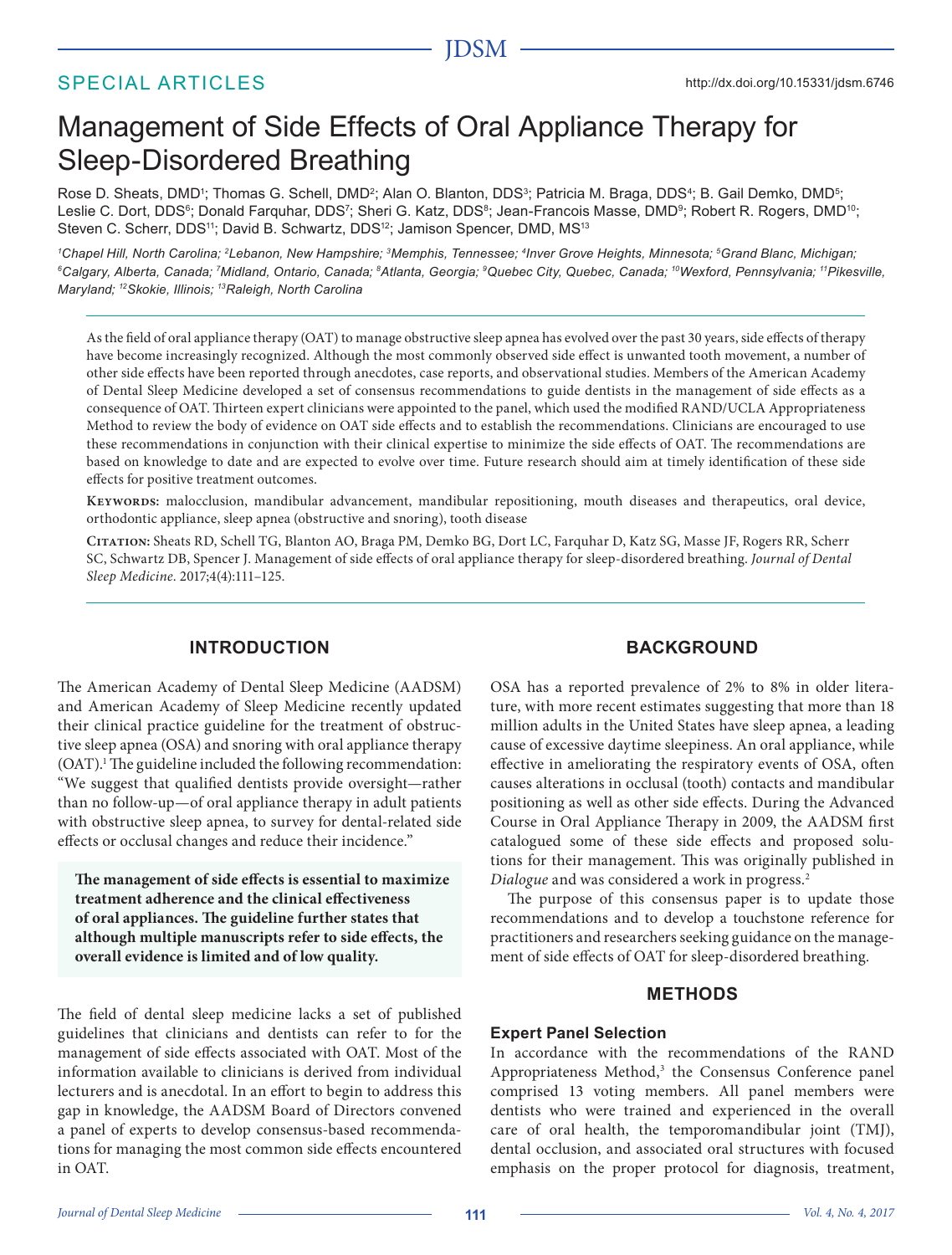and follow-up of patients being managed with OAT for sleepdisordered breathing. All panelists were required to complete conflicts of interest disclosures before being officially invited to participate.

In addition, the American Academy of Sleep Medicine, the American Dental Association, and the American Dental Education Association were invited to identify a representative of their respective associations to attend the consensus conference as nonparticipating observers. These observers were permitted to pose questions during the conference but did not participate in the voting or the development of the recommendations.

# **Literature Search and Review**

A literature search was performed using a combination of keywords and Medical Subject Heading terms in PubMed. Disorder-related keywords used were *sleep apnea, obstructive and snoring, tooth disease, malocclusion, mouth diseases,* and *therapeutics.* These were combined with treatment keywords including *mandibular advancement, mandibular repositioning, oral device,* and *orthodontic appliance*. The search strategy was limited to humans and articles in English. Search results were retrieved for literature published through February 23, 2016, resulting in a total of 181 articles. The panelists reviewed the abstracts to identify articles that included side effects of OAT for sleep-disordered breathing and treatment options to manage side effects. Articles that were not relevant were discarded. The panel also conducted a "spot check" of the literature in June 2016 to identify missing publications. The final number of articles accepted in support of this endeavor was 143.

The full text of all accepted publications was made available to the panel members for review.

# **Survey of American Board of Dental Sleep Medicine Diplomates and AADSM Committee Members**

Concurrent with the literature review, a comprehensive list of the side effects and possible treatment options was developed. Because knowledge about oral appliances varies among providers, an online survey of dentists was conducted to ensure that common side effects and possible treatment strategies were not overlooked.

The survey was designed to capture the percentage of patients in each respondent's practice who were managed with OAT, the common side effects encountered with OAT, the frequency of each of these side effects, and commonly used treatment options to manage each side effect.

In late summer of 2016, the survey was sent to all Diplomates of the American Board of Dental Sleep Medicine and all AADSM committee members: 149 of 295 (51%) responded to the survey; 113 (76% of respondents) submitted complete responses and 36 (24% of respondents) submitted partial responses. All responses were reviewed, whether or not the entire survey was completed.

Survey responses were used in conjunction with relevant literature to inform the panel during the voting process (described in the next paragraphs). To facilitate the literature review, panel discussion, and voting, the side effects were assigned to 1 of 6 groups: (1) TMJ-related side effects, (2)

intraoral tissue-related side effects, (3) cephalometric changes, (4) occlusal changes, (5) damage to teeth or restorations, and (6) appliance issues.

## **Modified RAND Appropriateness Method**

The RAND Appropriateness Method<sup>3</sup> uses a detailed search of the relevant scientific literature, followed by 2 rounds of anonymous voting by panelists, to arrive at consensus on the appropriateness of a treatment. For this conference, panelists voted on the appropriateness of each treatment recommendation proposed for all side effects. The first round of voting was conducted via email prior to the face-to-face conference. The second round of voting occurred at the conference after discussion of the available evidence and round 1 voting results. In a modification of RAND Appropriateness Method, the panel completed a third round of voting to rate the priority level of all treatment options that the panel agreed were "appropriate" in round 2 voting.

# **Round 1 Voting**

Prior to the conference, panel members independently reviewed the accepted publications and the results of the online survey. Based on their review of this material and their clinical expertise, each member voted to indicate level of agreement with the following statement: *"Based on the available evidence, [Treatment option] is appropriate to manage [Side effect] in patients using oral appliances."* Each panel member expressed their level of agreement with each statement using a 9-point Likert scale where 1 meant "strongly disagree," 5 meant "neither disagree nor agree," and 9 meant "strongly agree."

Median values of panel scores were calculated for each treatment option according to the following categories: scores of 1–3 indicated *inappropriateness* of the treatment option, scores 4–6 described *uncertainty* about the appropriateness of the treatment option, and scores 7–9 signified *appropriateness* of the treatment option. Panel agreement occurred when at least 10 panelists voted within a single category.

For this initial round of voting, panel members were instructed not to discuss the evidence or their votes with one another to ensure independence and anonymity.

# **Conference Proceedings: Voting Rounds 2 and 3**

At the conference, panelists reviewed the results of round 1 voting for each treatment option proposed for each side effect and discussed the available evidence and their clinical experience in treating each side effect. During these discussions, panelists agreed that Cephalometric Changes should be dropped as a category of changes. The 2 side effects included in this category were "increased facial height" and "altered mandibular position." The results of the online survey conducted prior to the consensus conference suggested to the panel that few practitioners note these side effects, and panelists speculated that clinicians do not routinely obtain or analyze lateral cephalograms. Furthermore, the cephalometric changes documented are most likely a manifestation of occlusal changes that result from OAT, rather than separate and independent side effects.

At the conclusion of each discussion, panelists completed round 2 voting for all treatment options proposed for each of the side effects, following the same procedures as round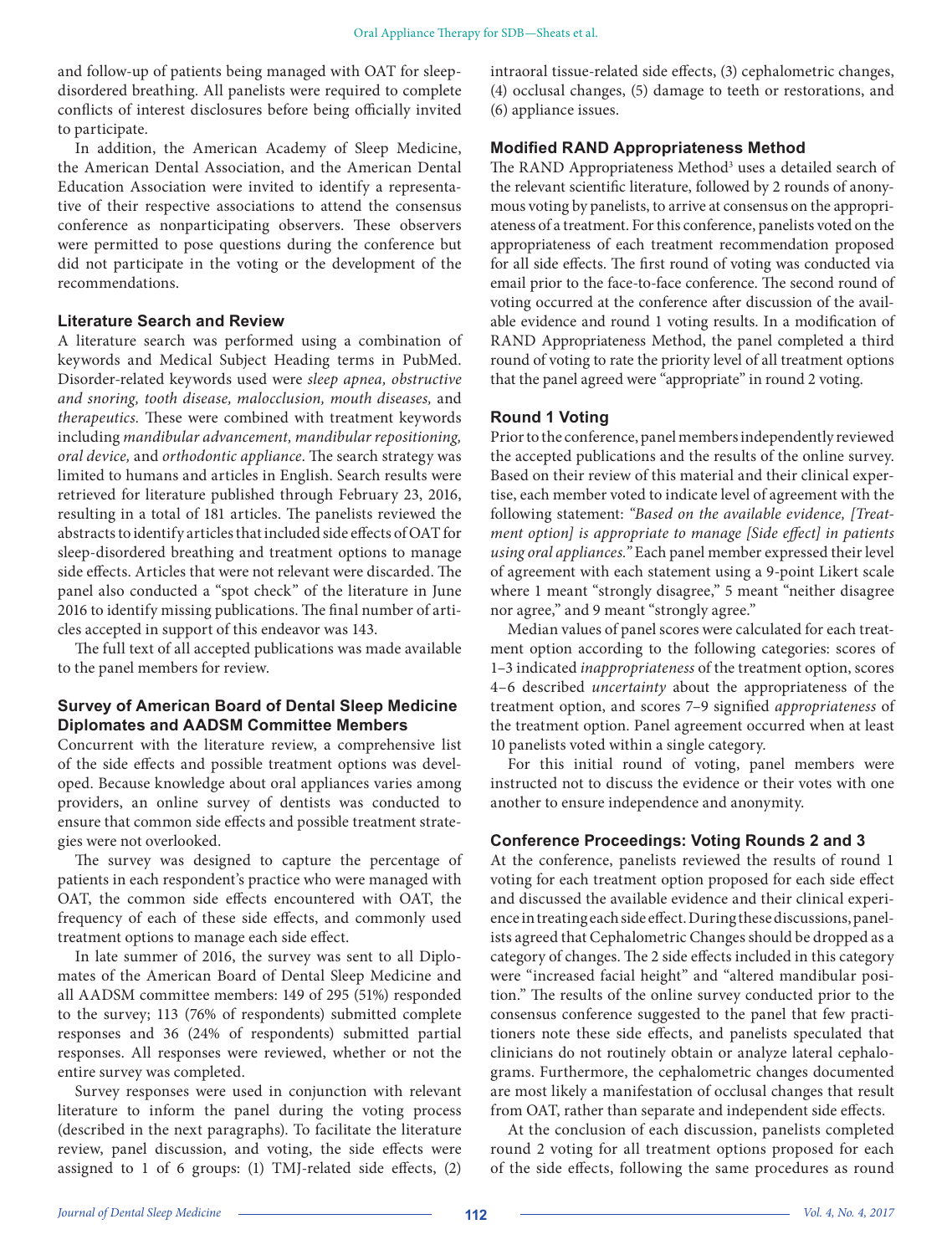1 voting. Only those treatment options for which the panel agreed was appropriate in round 2 voting were retained in the final recommendations. Panel agreement on treatment options whose median scores fell into the *inappropriate* or *uncertain* categories, were dropped from further consideration.

A third round of voting was conducted to categorize the treatment options retained after round 2 voting as a "first-line," "second-line," or "uncommon but appropriate" treatment option for each side effect. The "uncommon but appropriate" category was created to acknowledge the possibility that, in infrequent circumstances, an "uncommon" treatment option would be indicated only after the other treatment options were either ineffective, exhausted, or not appropriate for that specific patient.

# **Development of Recommendations**

Upon completion of round 3 voting, the panel members discussed the voting results and developed the recommendations. The final recommendations were submitted to the AADSM Board of Directors for endorsement.

In view of the availability of many titratable oral appliances (degree of protrusion and other settings) this document should not be considered a comprehensive or exhaustive list of side effects or corresponding options for treating the side effects secondary to OAT.

It is expected that these guidelines will be most beneficial to the novice practitioner in the field of dental sleep medicine and will serve to highlight the breadth of adverse effects of OAT and to provide strategies for managing them. In developing these recommendations, the panel was careful to consider various clinical scenarios but elected to address the most common situations, rather than the most esoteric, that clinicians would encounter. The panelists stress that this document should be used in conjunction with the clinical expertise of the practicing dentist and that individual patient needs may necessitate deviation from these recommendations.

# **RECOMMENDATIONS**

Prior to initiating OAT, the treating dentist should document pretreatment tooth positions with baseline records including dental casts, intraoral photographs, and a record of occlusal relationships. Patients must be informed of potential side effects prior to initiating treatment and informed consent must be secured.

Side effects must be assessed and recorded at all follow-up visits, including occurrence, management, and/or resolution. The dentist should refer to the baseline records to identify changes in tooth position and should immediately disclose to the patient such changes and their possible consequences. Other patient concerns should be noted and managed accordingly. If the patient expresses discomfort with continuing OAT, discussion regarding alternative treatment options should occur and be documented.

If the recommendation is made to permanently discontinue OAT, this decision should be made in consultation with the

# **Table 1**—Side effects.

**Temporomandibular joint-related side effects** • Transient morning jaw pain • Persistent temporomandibular joint pain • Tenderness in muscles of mastication • Joint sounds **Intraoral tissue-related side effects** • Soft tissue and tongue irritation • Gingival irritation • Excessive salivation/drooling • Dry mouth **Occlusal changes** • Altered occlusal contacts/bite changes • Incisor changes Decreased overjet and overbite • Alterations in position of mandibular canines and molars • Interproximal gaps **Damage to teeth or restorations** • Tooth mobility • Tooth fractures or damage to dental restorations **Appliance issues** • Appliance breakage • Allergies to appliance material **Gagging** • Anxiety

local treating physician to ensure that adequate alternative therapy is available to manage OSA.

The following side effects and their recommended treatment options are grouped according to similarity in type (see **Table 1**).

In addition to the tailored treatment options recommended for each side effect, the panel recognized that a set of common management techniques should be considered as well, often as first-line therapy. These common techniques are summarized in the following paragraphs, and are identified in the following recommendations when appropriate.

# **Common Management Considerations**

A number of treatment modalities have utility across a broad spectrum of known oral appliance side effects. For consistency and clarity, these are described as follows:

# *Palliative Care*

Palliative care is supportive in nature and intended to manage patient discomfort during the healing phase. It may include any/all of the following options: reassurance, rest, ice, soft diet, topical or systemic pain relief products or anti-inflammatory medication, massage and physiotherapy.

# *Watchful Waiting*

Watchful waiting is the ongoing process of careful and diligent observation, with the possibility of additional assessment along the way, in an effort to better understand the side-effect process. Documentation of findings must be included in the patient's record, and follow-up of concerns at subsequent visits should occur and be recorded regarding persistence, resolution, or management of side effects.

# *Morning Occlusal Guide*

Morning occlusal guide encompasses many custom-made appliances and prefabricated devices used in the effort to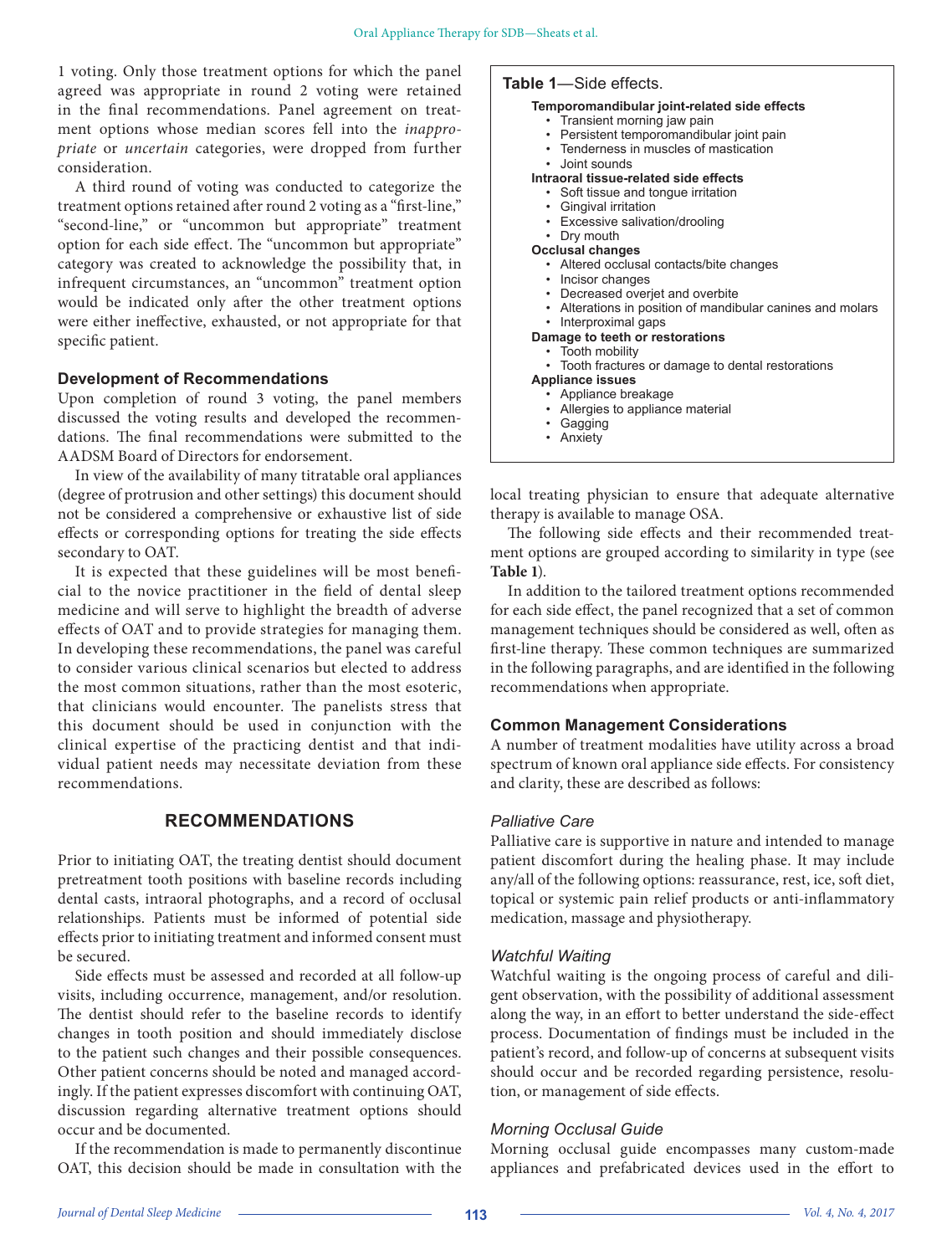reposition the mandible into its habitual pretreatment position. These devices may function by utilizing biting force to re-seat the condyles to help reestablish/maintain the appropriate occlusal relationship in the morning following each night of OAT. Some of these custom devices may function by reversing changes that may have occurred in tooth position or work to exercise or stretch muscles of mastication as well. They are intended to address the occlusal discrepancy noted after removal of the oral appliance each morning.

Before the patient begins using the oral appliance, the morning occlusal guide is fabricated chairside or by a laboratory, and is often made of hard acrylic, thermoplastic, or compressible materials. The guide must be adapted to the patient's maxillary and mandibular teeth in habitual occlusion, or to dental casts in maximum intercuspation.

Intended to address the occlusal discrepancy noted after removal of the oral appliance each morning, morning occlusal guides also help patients to monitor their condition by allowing them to ascertain whether their mandible is correctly aligned every morning. Each morning after the sleep appliance is worn, the patient should bite into the guide until the maxillary and mandibular teeth are fully seated for as long as it takes the teeth to re-establish occlusion. In the event that the patient is unable to attain proper habitual occlusion, the patient should contact the oral appliance provider.

## *Daytime Intraoral Orthotic*

The daytime intraoral orthotic encompasses many custommade appliances and prefabricated devices that are retained by either the maxillary or mandibular dentition/implants. These devices are intended to deprogram masticatory muscles, re-seat the mandibular condyles, and/or reduce the magnitude and frequency of bruxism events as well as its consequences. Distinctive from the morning occlusal guide, this device is intended for more active therapy of preexisting or iatrogenically created conditions affecting the TMJ or the masticatory musculature.

#### *Verification and/or Correction of Midline Position*

Verification and/or correction of midline position describes an effort to ascertain and maintain the appropriate lateral position of the mandible in its forward position, often similar in lateral dimensions to the nonprotruded (non-treatment) position.

#### *Verification and/or Correction of Occlusion*

Verification and/or correction of occlusion describes an effort to ascertain balanced occlusal forces on the oral appliance both bilaterally and anteriorly-posteriorly. This balance may be altered as the mandibular position is advanced or as muscles alternatively relax or contract with use. This may also encompass consideration of changes to the vertical dimension of the oral appliance.

## *Habitual Occlusion*

Habitual occlusion refers to the position of closure between the dental arches in which the patient feels the teeth fit most comfortably with minimal feeling of stress in the muscles and joints.

Note: The term "habitual occlusion" refers to the patient's most comfortable position of jaw closure at any specific time. Many terms have been used to describe the interarch relationship of the maxilla and mandible, often with the intent of providing a reproducible position for restorative purposes. Terms such as centric relation, centric occlusion, maximum intercuspation position, bite of convenience, and intercuspation position have also been used. This paper favors the term "habitual occlusion" because as many as 85% of patients using OAT for more than 5 years demonstrate altered occlusal relationships from baseline.<sup>4</sup>

## *Isometric and Passive Jaw Stretching Exercises*

Isometric and passive jaw stretching exercises include instructing patients to move the mandible against resistance both vertically and laterally and to stretch the mandibular range of motion assisted by the fingers, targeting the masticatory muscles. Examples would include instructing a patient to move the mandible against gentle resistance both vertically and laterally within their physiologic range of motion and using finger pressure to stretch the lateral pterygoid, temporalis, and masseter muscles. These have been shown to decrease the level of discomfort and improve adherence to OAT.<sup>5</sup> Duration and frequency of exercises will be dependent on the ease with which the patient is able to reestablish occlusion.

## *Conservative Titration*

Conservative titration refers to the minimum amount of advancement of the appliance required to manage sleepdisordered breathing. Aarab et al. demonstrated that the number of side effects increases as protrusion exceeds 50%.<sup>6</sup> Moreover, research reveals that both 50% and 75% protrusion can be equally effective in groups of patients with mild to moderate OSA.7

# **Side Effects**

The following subsections list each side effect, grouped by category, and describe the recommendations that the panel put forth to manage each one.

# *Temporomandibular Joint-Related Side Effects*

Note: Several online survey respondents mentioned the terms "TMJ degeneration" and "myofascial pain" as potential side effects. A careful review of the literature revealed no instances where these side effects were verifiably reported to have occurred. Furthermore, the panel found that oftentimes in the literature, the terms myofascial pain, myalgia, muscle pain, and muscle tenderness were used interchangeably. It must be noted that these terms often have specific diagnostic criteria and are often used with various definitions across disciplines (physical therapy, physical medicine, etc.). Inaccurate or improper use of these terms in the sleep apnea oral appliance literature has led to confusion regarding diagnosis, prevalence, and management of these conditions among oral appliance users.

#### **Transient Morning Jaw Pain**

**"Watchful waiting, palliative care, isometric contraction and passive jaw exercise, and decreasing the titration rate are considered first-line treatments to manage transient jaw pain."**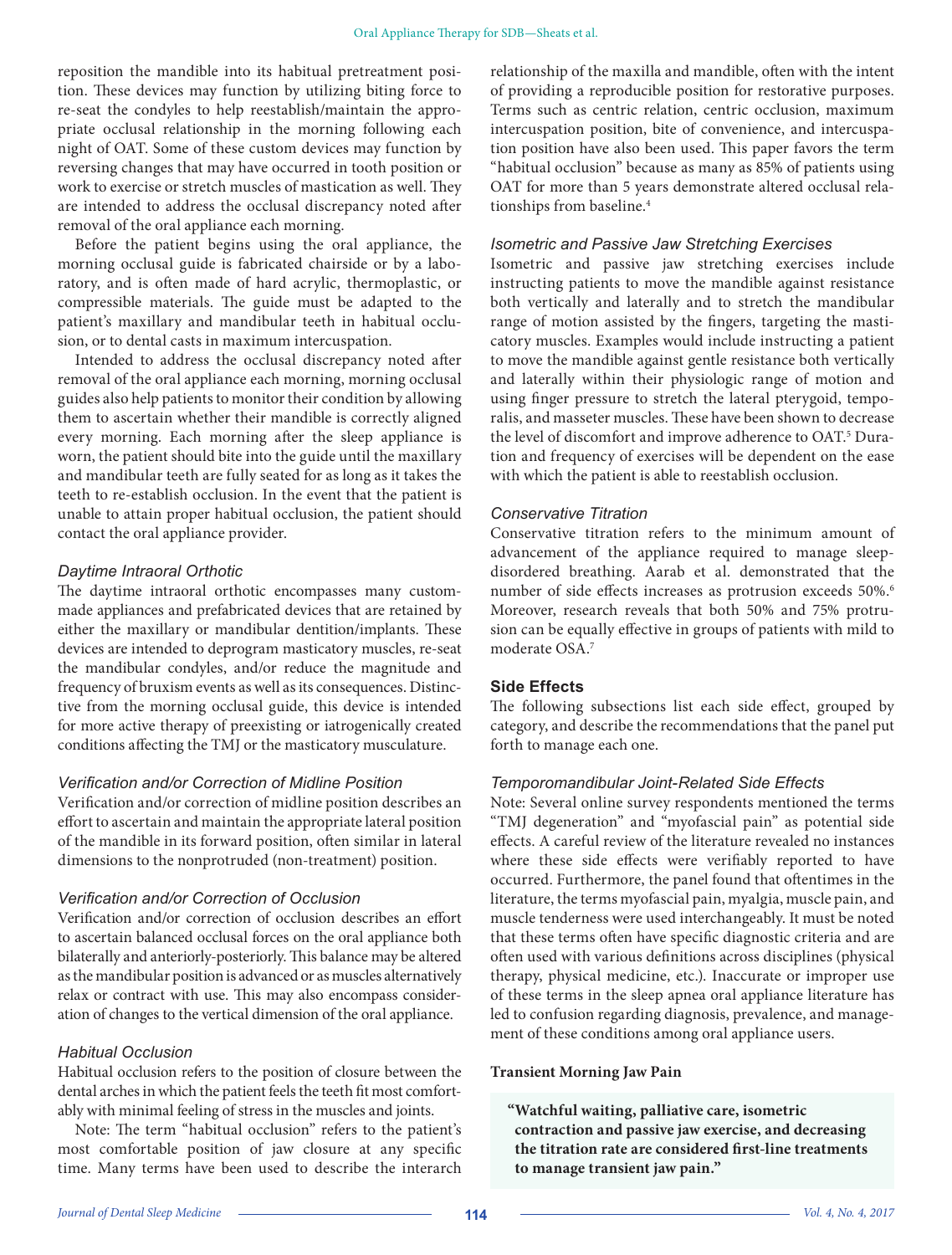Transient jaw pain includes pain or discomfort occurring in the morning upon oral appliance removal that disappears spontaneously during the day or with prescribed exercises or techniques. It also refers to pain or discomfort of short duration, generally less than a few weeks, that might occur intermittently during use of an oral appliance but more likely during acclimation and titration stages. It is considered to be mild in nature, originating in muscles of mastication and unlikely to cause OAT abandonment.

First-line treatment is usually conservative. Watchful waiting or active surveillance entails that the dental provider rule out pain or dysfunction originating in the TMJ and monitor the patient for a worsening of symptoms. Palliative care, in addition to the options mentioned in the Common Management Considerations section, will include patient reassurance that symptoms are likely to decrease, muscle massage, application of heat, and relaxation techniques.<sup>8,9</sup> Isometric contraction and passive jaw exercise<sup>9</sup> may be employed in an effort to alleviate muscle tenderness by a variety of techniques. Decreasing the rate of advancement may also be helpful in improving symptoms.<sup>6</sup>

Symptoms of pain or discomfort that continue or worsen through the day, last more than a few weeks, or interfere with a patient's normal daily function should be considered persistent and may hinder long-term adherence to OAT.

#### **Persistent Temporomandibular Joint Pain**

**"Palliative care, isometric contraction and passive jaw stretching exercises, verifying or correcting midline positions, appliance adjustment, decreasing the titration rate, decreasing advancement, and conducting a temporomandibular disorder work-up and management are considered first-line treatments to manage persistent temporomandibular joint pain. Placing posterior stops or anterior discluding elements, decreasing wearing time and temporarily discontinuing use of oral appliance therapy are considered second-line treatments. If these treatment options are insufficient or inappropriate, using a daytime intraoral orthotic, prescribing a steroid dose pack, recommending a different oral appliance design, referring to a dental specialist or additional health care provider, and permanently discontinuing oral appliance therapy may also be appropriate."**

It is important to document the findings at the initial presentation of persistent joint pain and then at each subsequent visit until symptoms resolve. Reassurance to the patient is essential, as most studies have found that TMJ pain and discomfort—both baseline discomfort and discomfort associated with oral appliance use—decrease with continued oral appliance use.<sup>9-12</sup>

Palliative care for persistent TMJ pain includes resting the joints as much as possible, intermittently applying ice to the affected joints and adopting a soft diet until the pain resolves. The judicious use of anti-inflammatory and pain medication

may aid with resolution. Isometric contraction and passive jaw stretching exercises may be beneficial.

Maxillary and mandibular midlines may not be coincident when the patient protrudes without the appliance. It is important to verify that the midline relationship when the appliance is fully seated matches the relationship when the patient protrudes without the oral appliance. Oral appliances that have independent right and left side advancement mechanisms may be adjusted if necessary to re-establish the midline relationship or to provide relief of symptoms. If the TMJ pain is unilateral, decreasing the advancement on the affected side may help. If the dentist is not able to resolve the cause of the persistent TMJ pain, it may be advisable to conduct a thorough examination for TMJ disorder to identify the cause of the pain, with documentation of both muscle and joint function and levels of discomfort during palpation, function, and movement.

Decreasing the advancement rate may facilitate TMJ accommodation to the repositioned mandible. If the appliance has already been advanced to maximum protrusive position, reducing the amount of advancement may be beneficial. Aarab et al. reported that tenderness in muscles of mastication was more prevalent at 50% and 75% maximum protrusion than at 25% maximum protrusion. However, this approach must be balanced against decreasing the optimal therapeutic effect.<sup>6</sup>

Second-line treatment includes the addition of posterior acrylic stops that may increase patient comfort in appliance designs whose contact is otherwise limited to the anterior region. An anterior stop that produces posterior disclusion may be added to appliance designs with flat contact of the maxillary and mandibular elements.

Additional second-line treatment includes instructing the patient to decrease their time wearing the oral appliance. Decreased wearing time may mean wearing the appliance fewer hours each night or fewer nights per week. In the case of severe pain that is affecting the patient's quality of life and sleep, temporary discontinuation of the appliance may be indicated.

If TMJ pain persists despite the aforementioned measures, it may be appropriate to recommend a different oral appliance design. If the existing appliance rigidly holds the mandible, a design that facilitates more jaw movement may improve the pain. Conversely, some patients may benefit from a more rigid design if the existing design permits too much freedom of movement. Refractory temporomandibular symptoms related to OAT are uncommon. These patients may sometimes benefit from a daytime intraoral orthotic and/or referral to a dental practitioner with advanced education in facial pain disorders.

Appropriate options in occasional circumstances include the use of steroid packs or permanent discontinuation of OAT. A steroid pack may be recommended for limited use and in accordance with pharmacologic recommendations. The decision to permanently discontinue oral appliance use is a collaborative decision that should include the patient's local treating physician to ensure that adequate alternative therapy is available.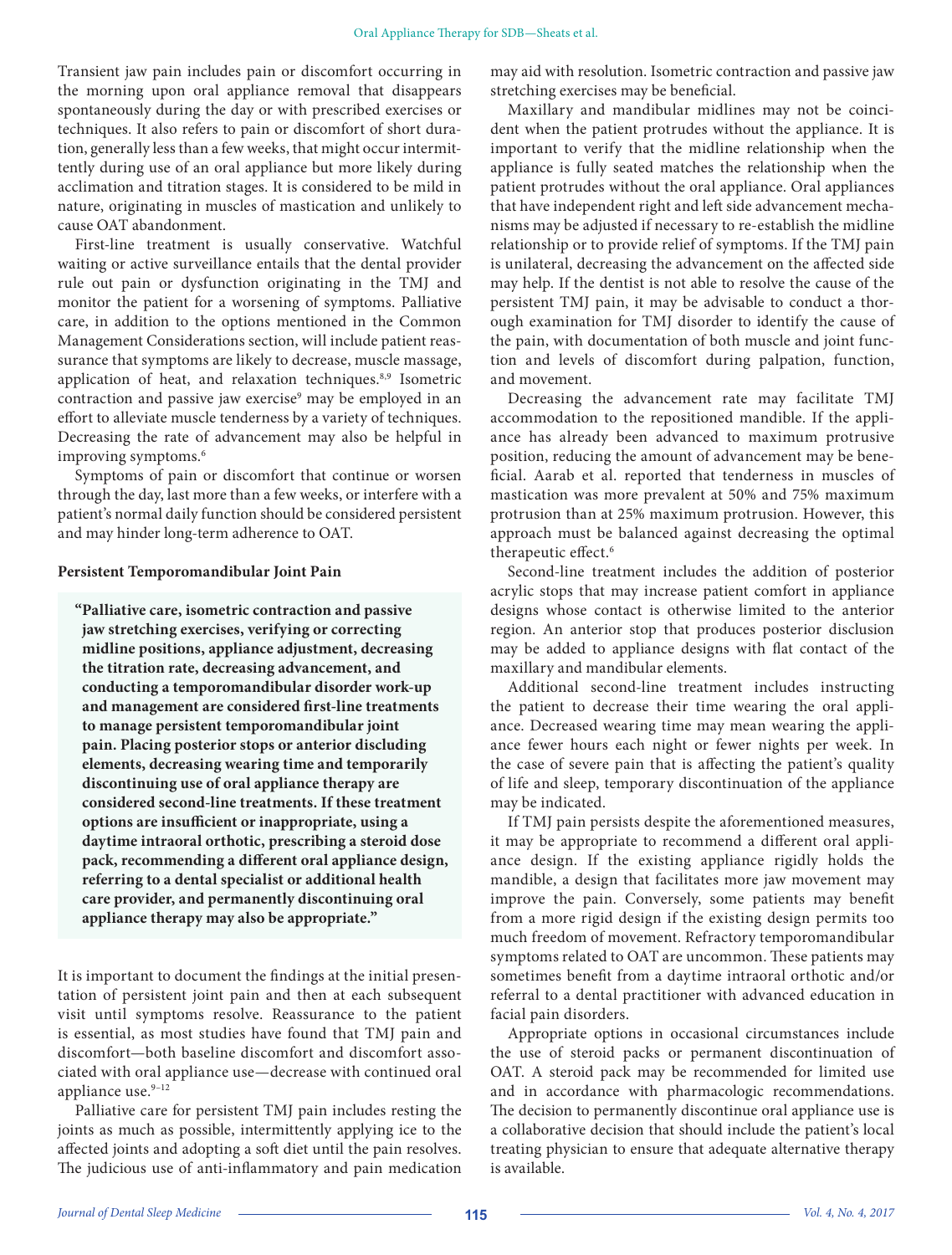## **Tenderness in Muscles of Mastication**

**"Palliative care, watchful waiting, verifying or correcting midline positions, use of a morning occlusal guide, and isometric contraction and passive jaw stretching exercises are considered first-line treatments to manage tenderness in the muscles of mastication. Decreasing oral appliance advancement, vertical dimension, and the rate of forward titration, modifying the acrylic, and temporarily discontinuing use of oral appliance therapy are considered secondline treatments. If these treatment options are insufficient or inappropriate, recommending a different oral appliance design, referring to a dental specialist or additional health care provider, and permanently discontinuing oral appliance therapy may also be appropriate. In very rare instances, increasing oral appliance advancement may be indicated."**

Initial care is usually conservative. Palliative care, in addition to the options mentioned in the Common Management Considerations section, includes muscle massage, application of heat, and relaxation techniques. If inflammation is suspected, the application of cold packs to the affected area may be helpful. Watchful waiting may also be an appropriate first-line treatment. The verification and/or correction of midline position may allow for a more comfortable position for the muscles and other soft tissues. Pain or dysfunction may be attributed to an imbalance in the protractive forces particularly when using an appliance where two separate lateral titration mechanisms are utilized. A morning occlusal guide as described under the Common Management Considerations section may also be considered as an adjunctive therapy to help with muscle tenderness. Isometric and passive jaw stretching exercises may be employed in an effort to alleviate muscle tenderness.

If tenderness in the muscles of mastication continues despite the aforementioned measures, second-line treatments include decreasing the rate of forward titration, decreasing oral appliance advancement, reducing vertical dimension, modification of the acrylic, and temporarily discontinuing use of OAT. A decrease in the titration rate may be appropriate if the optimal mandibular position has not yet been attained. Chen et al. investigated side effects of the Klearway appliance and noted that muscle tenderness in the lateral pterygoid region was more common during the active titration phase.<sup>13</sup> Therefore, it may be beneficial to advance the appliance at a rate lower than usually prescribed. For example, if the patient is instructed to advance the appliance 0.25 mm twice a week, it may be helpful to decrease the advancement to 0.25 mm once a week.

If the appliance has already been advanced to maximum protrusive position, reducing the amount of advancement may be beneficial. Aarab et al. reported that tenderness in muscles of mastication was more prevalent at 50% and 75% maximum protrusion than at 25% maximum protrusion. However, this

approach must be balanced against decreasing the optimal therapeutic effect.6

Another option to consider is to decrease the vertical dimension of the appliance by judicious adjustment of the acrylic on the occlusal surfaces. With the aid of articulating paper, even contact is verified on all occlusal surfaces after the vertical dimension has been reduced. Acrylic modifications to appliances with dorsal "fins" include reducing the lingual aspect of the fins. This may serve to permit more lateral movement and decrease muscle tenderness.

In order to alleviate persistent muscle tenderness, it may be necessary to temporarily discontinue use of the mandibular advancement appliance until inflammation subsides. Palliative measures, as described previously, may hasten resolution of symptoms, after which oral appliance use may be resumed. Upon resumption of wear, it may be useful to decrease the amount of mandibular advancement and proceed at a slower titration rate until therapeutic benefit is achieved.

In rare instances, it may be appropriate to advance the oral appliance. The decision to advance the appliance may come from subjective information such as the patient reporting continued snoring or nonrestorative sleep. Objective data from home sleep apnea testing or polysomnography revealing continued apneas and/or hypopneas may also indicate the need for advancement or further evaluation and treatment planning.

Recommendation of a different oral appliance design may be necessary if the clinician judges that muscle tenderness is a result of an appliance design that maintains the jaws in a rigid relationship. When choosing an oral appliance design, it may be appropriate to consider appliance designs that permit lateral movement of the jaws if a patient has evidence of lateral bruxism.

The practitioner may also consider referral to an additional health care provider such as a physical therapist to help alleviate muscle tenderness. If, after repeating the TMJ examination, the clinician is unable to determine the cause of muscle tenderness, referral to a dentist who has undergone advanced education in facial pain may be appropriate.<sup>14</sup> Additionally, it is important to recognize that some pain conditions are exacerbated by comorbid conditions and/or changes in the effectiveness of medications such as selective serotonin reuptake inhibitors; thus, consultation with the patient's primary care provider, local treating physician, or other medical specialist may be necessary to appropriately manage muscle tenderness secondary to OAT.

If none of the aforementioned options serve to manage the patient's muscle tenderness sufficiently to continue with OAT, permanent discontinuation of OAT may be necessary.

#### **Joint Sounds**

**"Watchful waiting is considered first-line treatment to manage joint sounds caused as a result of using an oral appliance. If this treatment option is insufficient or inappropriate, temporary or permanent discontinuation of oral appliance therapy may also be considered."**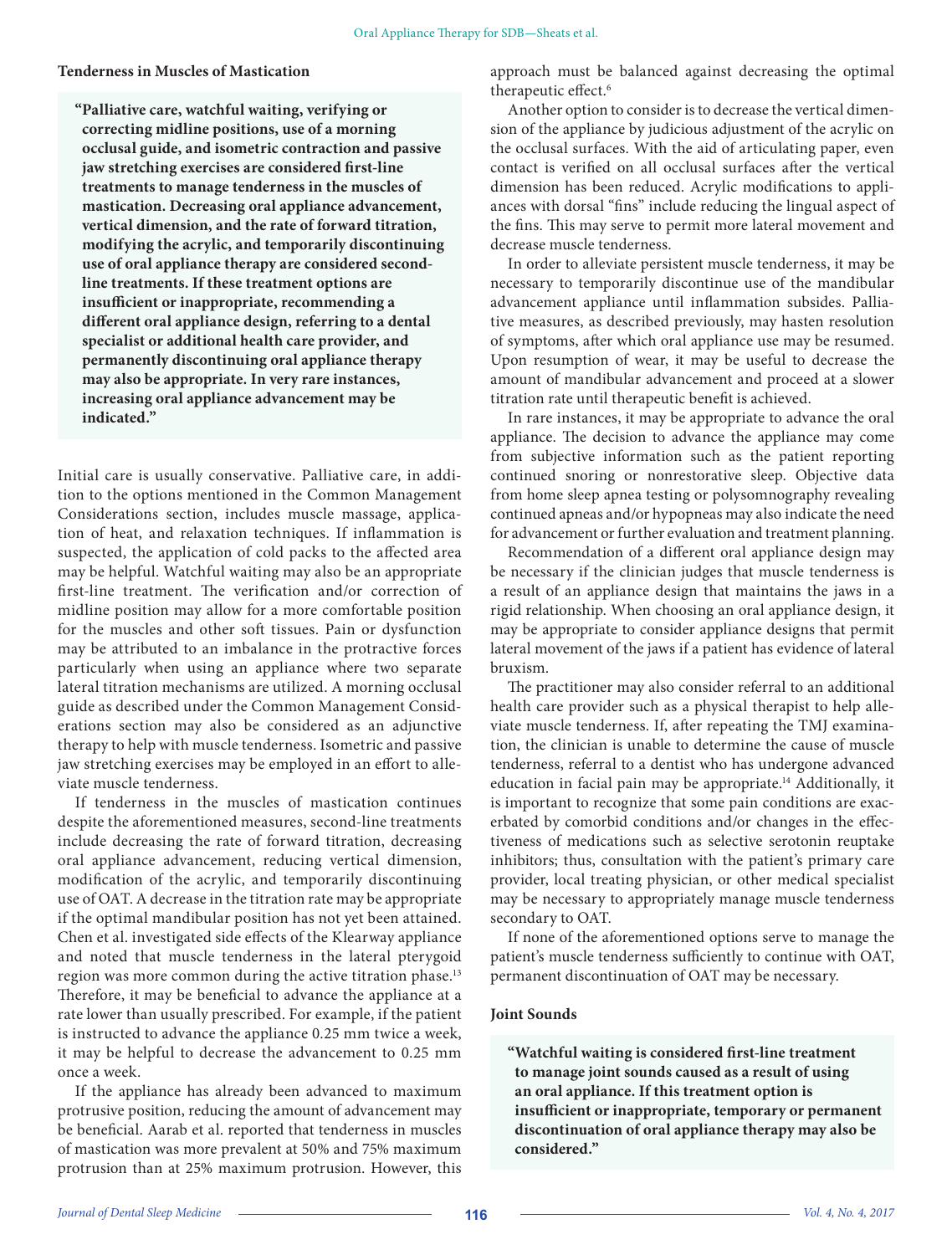TMJ sounds secondary to OAT are usually transient and resolve with time.<sup>9,15,16</sup> When they occur, first-line treatment is watchful waiting. This involves recording the type and location of the sounds and what movement or activity elicits the sounds. Patient reassurance and counseling includes a frank discussion about the uncertainty of joint sound resolution, either with continued use of the oral appliance or after discontinuation. If the joint sounds are accompanied by persistent TMJ pain, however, temporary or permanent discontinuation of the oral appliance may be warranted.

## *Intraoral Tissue-Related Side Effects*

#### **Soft Tissue and Tongue Irritation**

**"Palliative care and appliance modification are considered first-line treatments to manage soft tissue and tongue irritation side effects. Temporarily discontinuing use of the oral appliance is considered second-line treatment. If these treatment options are insufficient or inappropriate, orthodontic wax and switching to a different oral appliance design may also be considered appropriate."**

Intraoral soft-tissue side effects including tongue irritation related to OAT are usually transient and minor if addressed promptly.17,18 Mechanical trauma of the soft tissue is not unique to oral appliances used to treat sleep apnea. It commonly occurs with other oral devices such as dentures and orthodontic appliances. Techniques for treating softtissue issues and tongue irritation related to these other dental appliances will also be applicable to appliances used to treat sleep apnea. Palliative care, in addition to the options mentioned in the Common Management Considerations section, includes patient reassurance and application of topical medications. Appliance modification should focus on recontouring the appliance material to remove sharp, protruding, or offensive features that may impinge on the soft tissues. It may also involve the addition of material for the purpose of creating a physical protective barrier or more physiologic contour.

In infrequent instances, orthodontic wax may be recommended for use by the patient as needed over intrusive appliance components that cannot be recontoured or removed.

If intraoral soft-tissue side effects persist despite the aforementioned measures, consider discontinuing use of the oral appliance temporarily in order to remove the potential irritant and promote more rapid soft-tissue recovery. The patient should be encouraged to use continuous positive airway pressure or consult with their local treating physician about alternative OSA treatment during the oral appliance holiday. Use of the oral appliance is resumed after the offending tissue irritation has resolved.

In occasional circumstances, a different oral appliance design may be selected that positions device components in a way that interferes less with the soft tissues.

#### **Gingival Irritation**

**"Modification of the appliance and palliative care are considered first-line treatments to manage gingival irritation. Discontinuing oral appliance therapy temporarily is considered second-line treatment."**

Appliance modification refers to removal of or adjustment to appliance material (such as acrylic or hardware) that may impinge on the gingival tissues. In addition to the options mentioned in the Common Management Considerations section, palliative care includes documentation of gingival health and attachment level.

If gingival irritation persists despite the aforementioned measures, it may be beneficial to discontinue use of the oral appliance temporarily in order to remove the potential irritant and promote more rapid gingival healing. The patient should be encouraged to use continuous positive airway pressure or consult with their local treating physician about alternative OSA treatment during the oral appliance holiday. Use of the oral appliance is resumed after the gingival irritation has resolved.

#### **Excessive Salivation**

**"Watchful waiting is considered first-line treatment to manage excessive salivation/drooling. Modification to the appliance is considered second-line treatment. If these treatment options are insufficient or inappropriate, prescribing medications to decrease salivary input may also be appropriate."**

Numerous studies have demonstrated that oral appliances are well tolerated despite excessive salivation/drooling and only rarely preclude use.19–23 Excessive salivation is reported very often but generally decreases with time. Patients should be informed in advance of possible excessive salivation and helped to understand that it is typically transient over the first few weeks. Hypersalivation has not been associated with any specific appliance design. Reassurance often suffices to manage excessive salivation/drooling.

Excessive salivation/drooling as a side effect of OAT is generally benign and initial care can be very conservative. Watchful waiting entails recognizing the problematic annoyance to patients and reassuring them that in most cases this issue will subside in a matter of days or weeks. In some cases, when the problem is minimal, patients may simply accommodate to it. Documentation of findings should be included in the patient's record and follow-up of concerns at subsequent visits should occur and be recorded.

Modification to the appliance may be considered in certain instances if it appears that the shape or design of the appliance may be contributing to the excessive salivation/drooling. Decreasing vertical dimension may be appropriate when it is deemed that it will allow for more effective lip seal or greater ease in swallowing. In certain cases, a mouth shield or oral obturator can be added to the appliance to prevent seepage of oral fluids.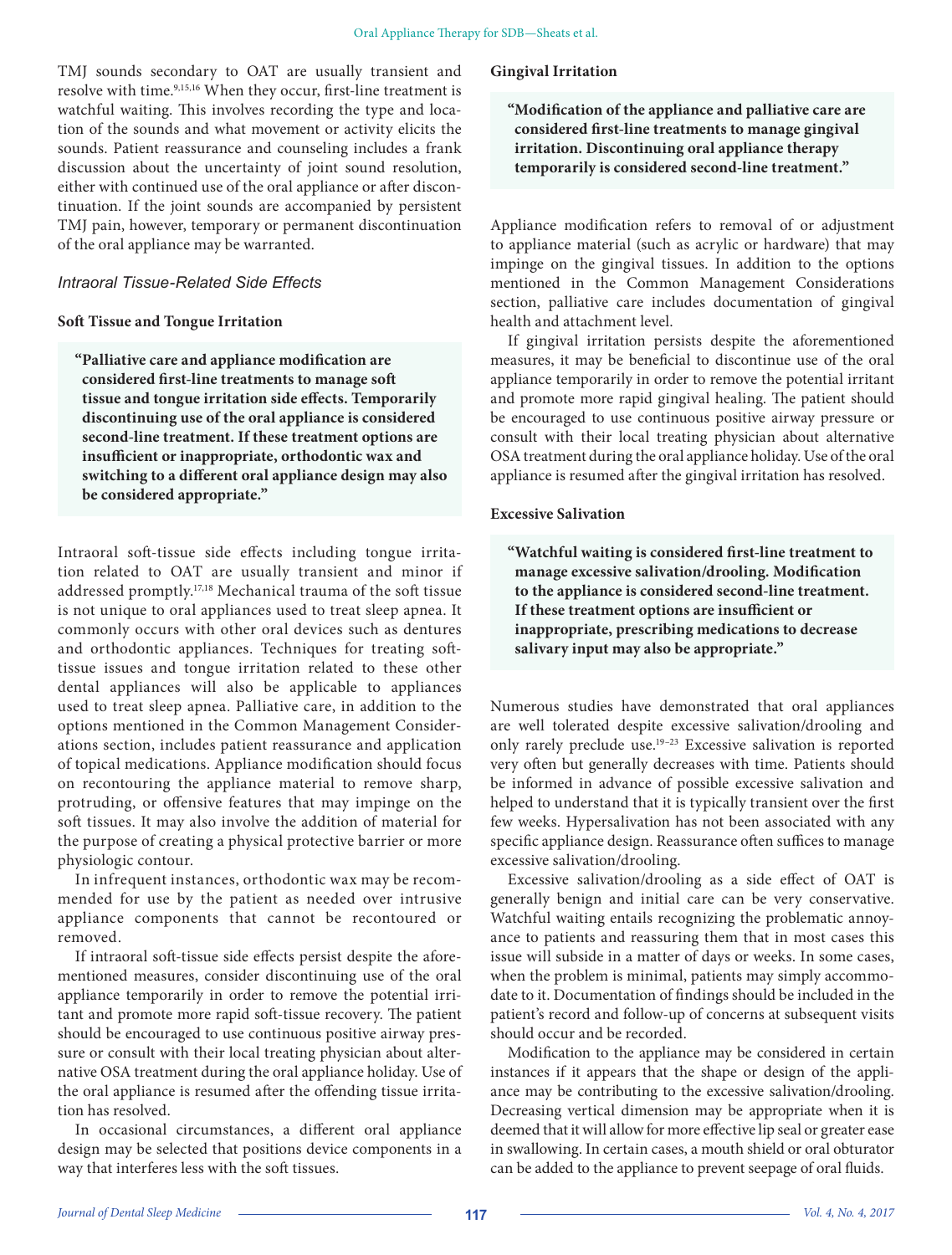Certain medications are known to decrease salivation and can be utilized if the practitioner is well versed in the use of such medications and is certain that the patient's medical history does not contraindicate such use. Consultation with the patient's local treating physician is advisable.

#### **Dry Mouth**

**"Palliative care, watchful waiting, and decreasing vertical dimension of the device to encourage lip seal, are considered first-line treatments to manage dry mouth. Modification of the appliance and techniques for discouraging mouth breathing are considered second-line treatments. If these treatment options are insufficient or inappropriate, avoiding commercial mouth rinses with alcohol or peroxide, mouth-taping, and referring to an additional health care provider may also be considered appropriate."**

Many studies have demonstrated that oral appliances are well tolerated despite dry mouth and only occasionally preclude use.19,20,23 Dry mouth is reported very often and may continue with time. Patients should be informed in advance of possible dry mouth, especially against the background of nasal airway resistance. Dry mouth was not associated with any specific appliance design.

Dry mouth as a side effect of OAT is generally benign and initial care can be very conservative. Watchful waiting entails recognizing the problematic annoyance to patients and reassuring them that in most cases this issue may subside in a matter of days or weeks, or they may simply accommodate to it. When patients are struggling to continue appliance use due to dry mouth, conservative palliative care can be initiated by decreasing vertical dimension of the appliance to encourage lip seal or keeping water by the bed for adequate hydration during the night.

When it is believed that medications are responsible for dry mouth, consultation with the patient's local treating physician may be beneficial to see if medications can be changed. Limiting tobacco, alcohol, caffeine, and sugary/acidic foods prior to bedtime may be effective in preventing dry mouth during sleep. Similarly, avoidance of commercial mouth rinses with alcohol and peroxide may be effective.

Techniques for discouraging mouth breathing can be considered in certain instances. When nasal airway resistance appears to be leading to mouth breathing during sleep, evaluation and treatment by an otolaryngologist may be effective. If the nasal airway is patent and the patient is amenable, suitable medical tape may be placed over the lips to prevent excessive lip separation. It is prudent to place the tape vertically over the lips to allow passage of air around the sides of the tape should mouth breathing become necessary.

#### *Occlusal Changes*

# **Altered Occlusal Contacts/Bite Changes**

**"Watchful waiting, jaw stretching exercises, and use of a morning occlusal guide are considered first-line**  **treatments to manage altered occlusal contacts or bite changes. Chewing hard gum in the mornings and making modifications to the appliance are considered second-line treatments. If these treatment options are insufficient or inappropriate, discontinuing oral appliance therapy temporarily or permanently may also be appropriate."**

A direct relationship has been demonstrated between the amount of protrusion and the magnitude of the forces sustained by the dental structures. Forces to the maxilla from the oral appliance are directed distally and intrusively to the posterior segments. However, forces to the mandible are directed anteriorly and intrusively to the anterior segments. These force vectors help to explain the occlusal and skeletal side effects associated with the use of oral appliances.<sup>24</sup> The clinician should strive for conservative titration of the appliance, because it has been demonstrated that the number of side effects can be larger, starting at 50% protrusion position.6 Moreover, research shows that 50% and 75% protrusion can be equally effective in groups of patients with mild to moderate OSA.25

Development of posterior open bites is a common occurrence with OAT.<sup>9,18,26-30</sup> In a 5-year follow-up study of 45 patients, Ueda et al. noted that the number of occlusal contacts decreased in 67% of patients.28 Most of these changes occurred in the premolar and molar regions. In a study of 51 patients using oral appliances, Doff et al. recorded a significant decrease in the number of posterior occlusal contacts after 2 years of OAT.30 Patients tolerate or are even unaware of such changes and do not discontinue treatment as a consequence.<sup>9,26,27,31,32</sup>

Initial care is usually conservative and includes watchful waiting. Although there is very little literature addressing the use of any method to prevent or correct the amount of occlusal changes, the daily usage of the morning occlusal guide is recommended.

Jig exercises and jaw stretching exercises can also be used, as described by Ueda et al.<sup>33</sup> Jaw exercises may relieve masticatory muscle stiffness and accelerate the repositioning of the mandible to the normal position, in addition to preventing or minimizing the occlusal functional changes in susceptible patients.<sup>33</sup> Anecdotal evidence suggests that chewing gum in the morning may help reestablish habitual occlusion and is suggested as second-line therapy because chewing gum has potentially very few side effects.34

In other instances, modification of the appliance by strategic acrylic relief can be considered if altered occlusal contacts appear to be caused by an ill-fitting appliance or if the clinician seeks to reduce the pressure on specific teeth to prevent or minimize potential bite changes.

At times it may be appropriate to temporarily or permanently discontinue OAT. Discontinuation of OAT should only be considered if an alternative treatment is acceptable.<sup>12</sup>

In all cases, decisions to accept or to correct the occlusal changes should be guided by the extent of the problem, acceptability of treatment alternatives, and the concerns of the patient.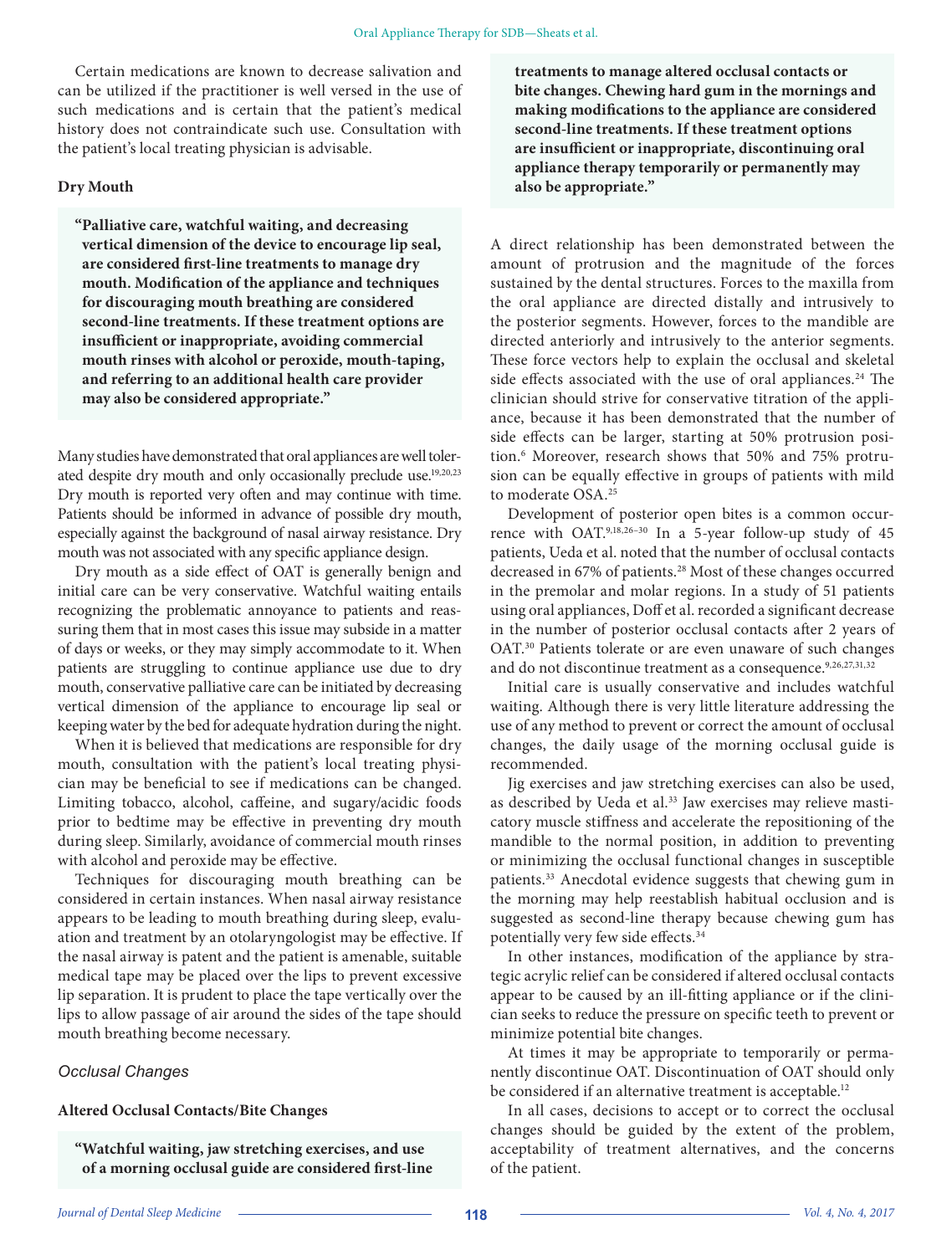#### **Incisor Changes**

**"Watchful waiting, use of a morning occlusal guide and modification to the appliance are considered first-line treatments to manage incisor angulation and position changes. If these treatment options are insufficient or inappropriate, recommending a different oral appliance design and discontinuing oral appliance therapy permanently may also be appropriate treatment options."**

Among the earliest and persistently reported alterations in occlusion secondary to OAT were changes in maxillary and mandibular incisor position and angulation.4,18,35–38 Pliska et al. reported that anterior crossbites of at least 1 tooth, but more commonly of 4 anterior teeth, occurred in 62% of patients followed for an average of 11 years.39 Changes in incisor angulation are difficult to quantify without lateral cephalograms, but alterations in incisor anteroposterior position can be documented by serial diagnostic casts.

Changes in incisor angulation and position are generally manifested as changes in overjet and overbite that are perceived by patients and clinicians alike. First-line treatment includes watchful waiting. Modification to the appliance may also be considered first-line treatment to decrease pressure on the incisors. Forces from OAT are directed palatally to maxillary incisors and labially to mandibular incisors and increase nearly linearly with increases in mandibular advancement.<sup>24</sup> Relief of the acrylic contacting the labial surfaces of maxillary incisors and lingual surfaces of mandibular incisors may reduce reciprocal forces on the incisors while wearing an oral appliance. For patients with shallow overbites and minimal overjet, similar acrylic modification to Klearway appliances has been recommended.<sup>13</sup>

Occasionally, it may be necessary to change to a different oral appliance design to decrease or eliminate undesirable forces on the incisors. If the incisor changes are unacceptable and previous treatments are ineffective, permanent discontinuation of OAT may be necessary, but not before consultation with the patient's local treating physician to ensure treatment alternatives to manage OSA are in place.

#### **Decreased Overjet and Overbite**

**"Watchful waiting, isometric contraction and passive jaw stretching exercises, and use of a morning occlusal guide are considered first-line treatments to manage decreased overjet and overbite. Chewing hard gum in the morning is considered second-line treatment."**

Studies suggest a likelihood as high as 85.7% of a decrease in overjet and overbite in patients managed with OAT.<sup>4</sup> Although patients are often unaware of and tolerant of these changes, patients must nonetheless be informed of these risks prior to initiating OAT.

Due to patient acceptance of general changes in overjet and overbite, initial management is usually conservative; first-line treatment consists of watchful waiting.

Morning occlusal guides are considered first-line treatment for decreased overjet and overbite and are widely used. Firstline treatment also includes the use of isometric and passive jaw stretching exercises, which may facilitate reestablishment of habitual occlusion.<sup>33</sup>

Chewing hard gum, bilaterally, is recommended as secondline treatment. Though only anecdotal evidence supports this recommendation, this may be an effective treatment to accomplish the same objectives as mandibular exercises.<sup>34</sup>

#### **Alterations in Position of Mandibular Canines and Molars**

# **"Watchful waiting and use of a morning occlusal guide are considered first-line treatments to manage altered positions of mandibular canines and molars."**

In the early 2000s, mesial shifting of mandibular molars and canines was recognized as a side effect of OAT in follow-up studies of up to 2.5 years.<sup>19,27,40,41</sup> Analysis of plaster study casts,4,27,42 cephalometric radiographs, and 3-dimensional computer-assisted study model analysis noted mesial shifting of the canines and molars in as many as 27% of subjects.13,28,43 In most of these studies, oral appliances completely covered the dentition, and yet dental alterations occurred regardless.<sup>4,19,41</sup> In a study of an oral appliance fabricated from either soft elastomeric material or hard acrylic, significant mesial shifting of first molars and premolars occurred in both groups, although the change was greater in the hard acrylic group.<sup>41</sup>

Other alterations in the positions of the molars and canines have been noted and include changes in arch width and canine rotations. Changes varied by arch, right or left side position, and Angle classification.<sup>4,13,41</sup> Alterations in molar and canine position continue with prolonged OAT.13,39 Although altered canine and molar positioning may develop in many patients, occlusal changes led to patient nonadherence in only 12.4% of patients surveyed at follow-up after an average of 5.7 years.<sup>44</sup>

Watchful waiting is the first-line treatment of occlusal changes, and evaluation of the patient's dental alignment should continue as long as the patient is using the oral appliance. Evaluations are suggested every 6 months for the first year, and reevaluation at least annually thereafter.<sup>45</sup> If the changes are of concern to the patient, alternative therapies should be reviewed with the patient. If the patient declines to continue OAT, the local treating physician should be notified to ensure continued appropriate management of the patient's OSA.

Morning occlusal guides are also considered first-line therapy for management of the mesial shift of mandibular canines and molars. They may also be used as a record of the patient's pretreatment habitual occlusion.

#### **Inter-Proximal Gaps**

**"Watchful waiting, use of a morning occlusal guide, adjusting ball clasps and making modifications to the appliance are considered first-line treatments to manage interproximal gaps. If these treatment options are insufficient or inappropriate, use of a distal**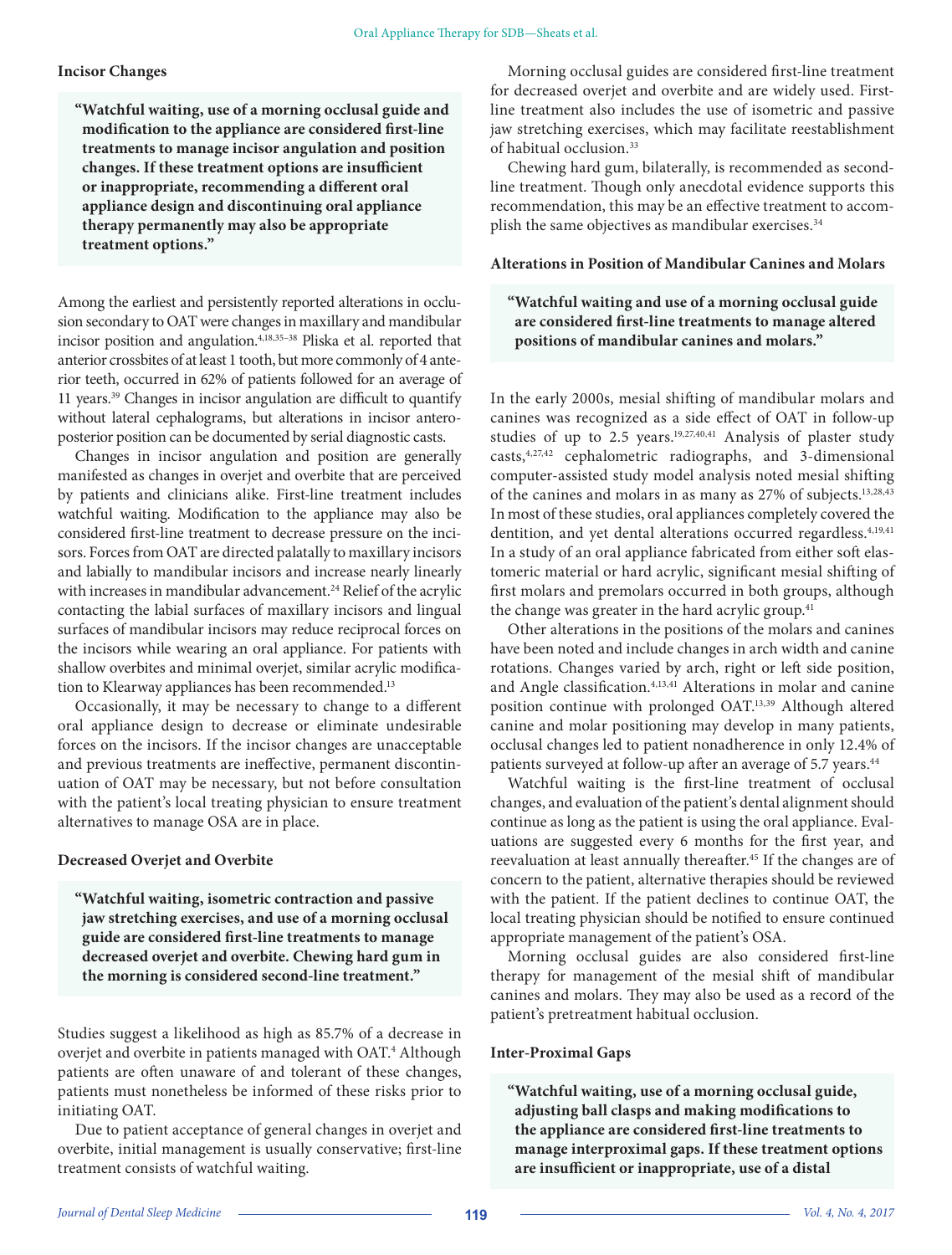**wrap-around retainer and restoration of contact areas may be appropriate."**

Open interproximal contacts serve as food traps and may concern patients. Development of open contacts has been documented with OAT and is associated with longer oral appliance use.<sup>4</sup> They occur with greater frequency in patients who are Angle Class 1 and are more prevalent in the mandibular arch.4,42

First-line treatment includes watchful waiting and the use of a morning occlusal guide to prevent occlusal changes.

If the oral appliance relies on ball clasps for retention, adjustment or removal of retentive clasps may decrease the occurrence of interdental gaps, but it is noteworthy that interproximal gaps have occurred even when the device was acrylic retained and did not utilize ball clasps.42

Modification of the device may include adding a small amount of base material to strategic areas of the oral appliance in an effort to reposition the teeth to close open contacts and counteract the forces placed on these teeth by mandibular advancement. For example, placement of material on the oral appliance lingual to the maxillary incisors, labial to the mandibular incisors, or distal to the last teeth in the arch are strategies to accomplish this effect. Judicious reduction of interproximal acrylic "fins" that aid in retention may also decrease the occurrence of interproximal gaps by reducing the interproximal forces from the wedging effect of these retentive fins.

Daytime use of a distal wrap-around retainer, such as a vacuum-formed acrylic splint, to maintain or recapture initial tooth position may also be considered. An orthodontic-type retainer with a distal wrap-around spring may also be effective in closing or preventing interproximal gaps.

If appliance modification is not effective and a periodontal problem develops or the patient continues to complain about food trapping, restoration of the contact area may be required to prevent loss of periodontal support of the teeth. However, because continued use of OAT may lead to re-creating the interproximal spaces, a restorative approach may not be an effective long-term solution.4

#### *Damage to Teeth or Restorations*

#### **Tooth Mobility**

**"Palliative care and modifying the appliance are considered first-line treatments to manage tooth mobility. Decreasing the titration rate is considered second-line treatment. If these treatment options are insufficient or inappropriate, daytime/fixed splinting of teeth may also be appropriate."**

Palliative care may be sufficient for managing discomfort associated with tooth mobility, tooth tenderness, gingival discomfort, and hypersensitivity. Nonsteroidal anti-inflammatory drugs or other pain relievers may be used to manage the pain of mobility.

Modification of the internal surface of the device in the area of tooth mobility may be necessary to alleviate the discomfort as well as to reduce mobility. The use of various fit-checking materials can help identify areas of increased pressure on affected teeth. Decreasing the oral appliance advancement rate during initial calibration may allow adaptation to the forces of protrusion that are transmitted to the teeth.

Temporary discontinuation of OAT may be helpful in alleviating discomfort associated with the mobile teeth. Palliative measures may hasten resolution of symptoms, after which oral appliance use may be resumed. Upon resumption of wear, it may be useful to decrease the amount of mandibular advancement and proceed at a slower titration rate until therapeutic benefit is achieved. The elimination or modification of anterior ramps, if used on the opposing arch, may also be helpful. Tooth mobility that is detected after the appliance has been advanced to the target protrusion may be addressed by temporarily reducing the protrusive position to allow mobile teeth to adapt to the forces and potentially stabilize before resuming gradual return to the target protrusion.

If mobility does not respond to aforementioned treatments, daytime use of a pressure or vacuum-formed clear retainer, or alternatively bonded resin splinting, may be considered in cases of persistent tooth mobility. Changing to a different oral appliance design may ultimately be necessary.

#### **Tooth Fractures or Damage to Dental Restorations**

**"Modifying the appliance and referral to a general/ restorative dentist are considered first-line treatments to manage tooth fractures or damage to dental restorations. If these treatment options are insufficient or inappropriate, recommending a different oral appliance design may also be appropriate."**

Fractures and damage to restorations or teeth may be a direct result of the stresses on the teeth and restorations caused by appliance clasps or other forms of retention. These may also occur indirectly from OAT as a result of changes to the bite, causing increased stresses on the dentition, especially on anterior teeth.

Bite changes from long-term OAT include reduction of overjet that may result in an increase in forces on anterior teeth, causing chipping or fractures.<sup>46</sup> Although anecdotal evidence supports the occurrence of occasional fracture of teeth or restorations, no published studies were identified that describe the frequency of this side effect.

If the dental sleep medicine dentist is also the patient's general or restorative dentist, treatment of tooth chipping or fractures may involve conservative recontouring of rough edges, bonding, or more definitive restoration when warranted. When dental damage occurs, particular attention should be paid to possible occlusal prematurities emerging as a result of the changing overjet/overbite relationship. Selective occlusal adjustment may be considered to reduce the risk of additional chipping or fractures.

When damage to teeth is the direct result of stresses from the appliance, the internal surface of the appliance should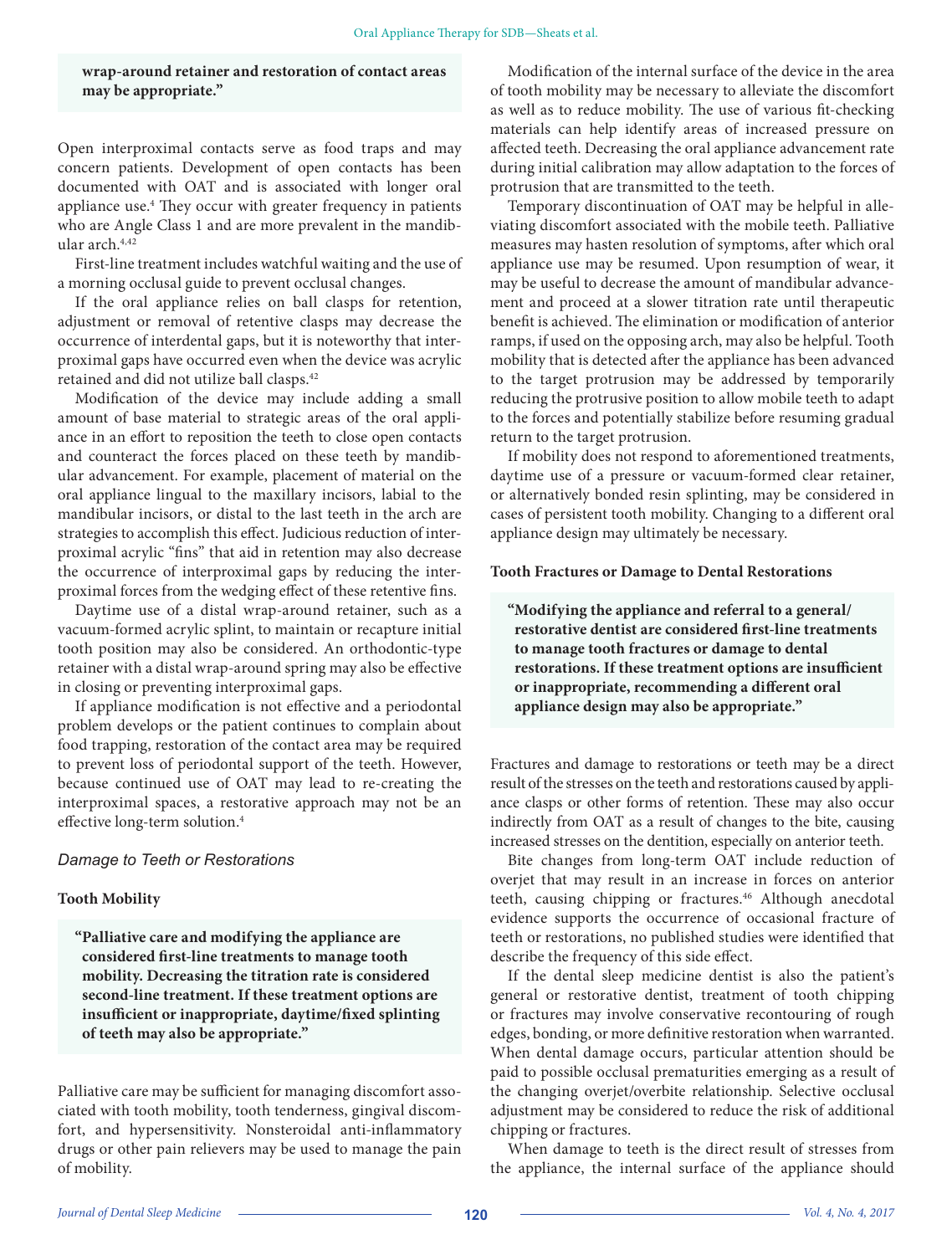be modified to eliminate forces that potentially caused the fracture of the tooth and/or dental restoration. Any clasps or tight-fitting acrylic adjacent to the damaged tooth or restoration should be adjusted to eliminate stress on that portion of the tooth structure or restoration. This area of the appliance should also be modified sufficiently to permit proper restorative treatment and to reduce the possibility of recurrence.

Ultimately, if the dental sleep medicine dentist is not also the patient's general or restorative dentist, the patient should be referred to their primary dental care provider if restoration of the dentition is needed for cosmetic or functional reasons.

If the appliance design or material has contributed to the fracture of a tooth or dental restoration, a different appliance design and/or material may be indicated to redirect force vectors and retention features from the damaged area.

## *Appliance Issues*

#### **Appliance Breakage**

**"Repairing or replacing the appliance is considered first-line treatment to manage appliance breakage. If these treatment options are insufficient or inappropriate, recommending a different oral appliance design may also be appropriate."**

Appliance breakage is a relatively common problem across the field of dental sleep medicine. Some appliances may be more prone to these problems, and it behooves the prescriber to gain experience and knowledge to help avoid and/or mitigate this treatment complication. Several articles describe appliance breakage or broken components (clasps, acrylic flanges, etc.).32,47,48 In a 2-year follow-up study of patients treated with a Herbst appliance, Battagel and Kotecha reported that 60% had experienced appliance breakage with subsequent repair and 40% required a replacement appliance.32 Martínez-Gomis et al. noted that most breakages occurred in the telescopic mechanism of the Herbst appliance.<sup>47</sup>

When an oral appliance has suffered wear or breakage due to fatigue or acute stress, the clinician must judge if repair of the defective appliance is feasible or, if not, recommend replacement of the device. If appliance breakage occurs repeatedly, further investigation is warranted to determine if the underlying cause of the breakage is due to patient behavior or anatomic variation that may be incompatible with that appliance design. If so, replacement of the oral appliance with a different design would be appropriate.

#### **Allergies to Appliance Materials**

**"Removing the allergenic material and temporary discontinuation of oral appliance use are considered first-line treatments to manage allergies to appliance material. If these treatment options are insufficient or inappropriate, referring to another health care provider may also be considered as a treatment option."**

It may be difficult at times to recognize that intolerance to OAT may be due to an allergic response to appliance materials. Moreover, a patient may perceive an allergic response when none actually exists. The clinician will need to distinguish if a true allergic reaction has occurred or if the symptoms are caused by pressure irritation or other irritation from the device or its components. Sometimes the patient will report mucosal dryness, redness, or irritation and mistake these conditions as an allergic response to the appliance.<sup>8</sup>

If the offending allergen can be identified, through allergy testing if necessary, the clinician should ascertain if the appliance can be fabricated without the allergenic material, or replace the appliance with a different design that is fabricated with nonallergenic materials. For example, nickel, a common component in stainless steel, may elicit a hypersensitivity reaction within the first week in some patients. Altering the appliance by substitution of nonallergenic metals such as chrome, gold, and titanium should also be considered.

If the allergenic material cannot be identified, the dentist should inquire about the new or ongoing use of adjunctive intraoral products that might cause the reaction. Such products include but are not limited to toothpastes, mouth rinses, or lozenges. Inquiry regarding materials used to clean the device may also lead to identification of allergens, as common devicecleaning agents can be noxious and offensive to the soft tissues.

Note that some tissue reactions might occur that are not true allergies. If these irritations are significant enough, however, they need to be managed in the same manner as an allergen. Methyl methacrylate acrylic is a common substance used in the fabrication of most oral appliances. If a device is manufactured with inadequate curing (heat/pressure), the material is more porous, less dense, and contains more unlinked monomer. In susceptible individuals, methyl methacrylate acrylic may cause irritation, which can be exacerbated by inadequately cured acrylic.

It is always prudent, if simple measures are ineffective at relieving the irritation/reaction, to refer the patient to another health care provider such as an allergist or dermatologist, or where unavailable, an otolaryngologist or primary care physician for clinical evaluation and testing.

# **Gagging**

**"Modification to the appliance is considered first-line treatment to manage gagging. Deprogramming the gag reflex is considered second-line treatment. If these treatment options are insufficient or inappropriate, recommendation of a different oral appliance design may also be appropriate."**

Initiation of the gag reflex may be elicited by an oral appliance. Some patients describe this sensation as a feeling of bulkiness from the appliance causing "choking" and "difficulty breathing." 49 Difficulty with swallowing might also activate the gag reflex. In addition, appliances that hold the mandible rigidly may precipitate feelings of anxiety, gagging or panic.

First-line treatment to help mitigate gagging symptoms include modifications to the oral appliance acrylic to decrease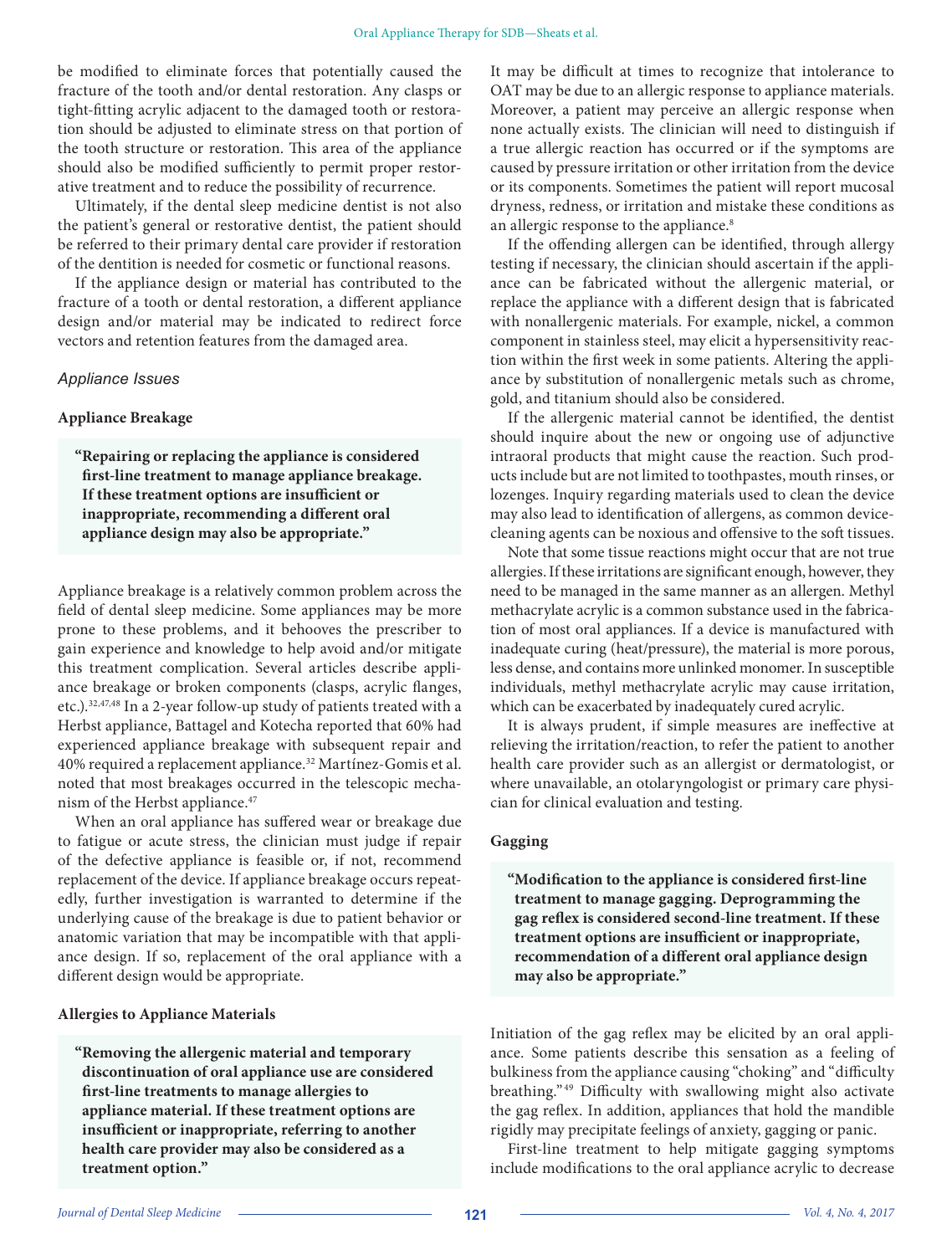its bulk by thinning the acrylic or trimming it back to the level of the cementoenamel junction if this can be accomplished without affecting appliance retention.<sup>50</sup> Second-line treatment includes desensitization techniques. Use of anesthetic rinse, spray, or gel may alleviate the initial sense of crowding or eliminate the soft-tissue triggers that may give rise to gagging. These as well as other desensitizing techniques may be managed directly by the dental provider or with the help of those more specifically trained in these areas. Cognitive behavioral therapy may also be effective, managed by those specifically trained in its use.

If appliance modifications and/or desensitization techniques fail to resolve the gagging, the practitioner may consider different oral appliance designs that are less bulky, provide more tongue space, permit free lateral movement of the mandible, or allow uninhibited opening and closing.

#### **Anxiety**

**"Watchful waiting and use of desensitization techniques are considered first-line treatments to manage anxiety. If these treatment options are insufficient or inappropriate, recommending a different oral appliance design and referring to a different health care provider may also be appropriate."**

If a specific device holds the mandible tightly in an immovable position, feelings of anxiety, gagging, or panic may ensue. A common phrase within the literature to describe anxiety as a side effect of OAT was the sense of a "suffocation" that led to discontinuation of oral appliance use.44 "Choking" and "difficulty breathing" were also noted by some researchers to yield levels of anxiousness sufficient to discontinue OAT.49

When anxiety presents as a side effect of OAT, watchful waiting may suffice in order to provide the patient an opportunity to accommodate to the appliance. Desensitization techniques may also prove helpful. One technique consists of asking the patient to wear the appliance for a specified time, such as 1 hour, prior to bedtime until the patient establishes an acceptable level of tolerance for the appliance.

A different oral appliance design may be necessary as some features may be more tolerable for anxiety-prone patients. Examples include appliances that allow free lateral movement of the mandible or uninhibited jaw opening and closing or appliances with less bulk that may facilitate easier swallowing.

If success is not achieved through any of the preceding recommendations, it would be prudent to work with the local treating physician to consider alternative definitive or adjunctive therapy including surgery.

# **SUMMARY OF THE LITERATURE**

The recommendations of the consensus panel on the management of the side effects of OAT are based on their clinical expertise and experience and a body of literature that included more than 140 articles. The articles included 29 randomized

controlled trials in addition to numerous prospective cohort studies, retrospective studies, reviews, systematic reviews, and meta-analyses. The studies spanned a period of more than 20 years of research on OAT from 1992<sup>51</sup> to 2016.<sup>52</sup> The findings represent diverse populations: Europe,<sup>12</sup> North America,<sup>9</sup> New Zealand,<sup>53</sup> Australia,<sup>54</sup> Asia,<sup>55</sup> and South America.<sup>5</sup>

Side effects were recorded from studies comparing one appliance design to another,<sup>17,18,50,55,56</sup> OAT to continuous positive airway pressure,<sup>37,57-60</sup> different protrusive positions in the same appliance,<sup>6,7</sup> OAT versus placebo,<sup>54</sup> and OAT versus uvulopalatopharyngoplasty.25 The literature included a report on side effects in subjects who had been wearing an oral appliance for a minimum of 8 years<sup>39</sup> and others in whom use of an oral appliance had been at least 2 years.11,18,30,40,61 Most side effect reports were derived from patient self-report through questions at examination, mail or phone questionnaires, or a combination of these methods. The reporting periods ranged from several days after commencing OAT to several years. Side effects that are quantifiable have been extensively and systematically studied using imaging techniques<sup>27,62,63</sup> or analysis of dental casts.<sup>13,39,41,42</sup>

Although most studies describe the type and frequency of side effects, only a few comment on strategies used to mitigate the side effects, and informative details are lacking.55,56,62,64,65 Even fewer studies investigate interventions to minimize side effects.5,29,33

Reports of discomfort or pain in the teeth, muscles, TMJ, tongue, or other oral structures are common. However, only a limited number of studies describe using structured clinical examination methods to evaluate the prevalence and/or incidence of dysfunction and/or pain in the TMJ, muscles of mastication, and teeth or oral structures.<sup>9,11,12,25,40,61,66-69</sup>

Although research in the field of dental sleep medicine has advanced considerably over the past two decades, more information is needed to develop evidence-based guidelines on the most effective treatment options to manage the side effects of OAT for sleep-disordered breathing.

# **DISCUSSION AND FUTURE DIRECTIONS**

Some side effects of OAT are common, causing permanent alterations in dental occlusion and, less often, soft-tissue or TMJ pain, which may negatively affect long-term adherence with therapy. Although guidelines exist for long-term followup of all patients using OAT to treat OSA—a lifelong disease with age-related increase in severity—sparse information is available to guide clinicians on how to address side effects related to OAT. The current literature is rife with descriptions of side effects but is lacking in the clarification of causative factors and methods to minimize these adverse effects. Few published data clarify what interventions are most effective, and the recommendations offered are rarely evidence driven. Available studies suggest that side effects may be related to oral appliance design, materials, and amount of mandibular advancement, and long-term studies describe a progressive increase in occlusal side effects with ongoing use of OAT.

Current evidence supports watchful waiting as the major treatment for OAT-related side effects unless discomfort is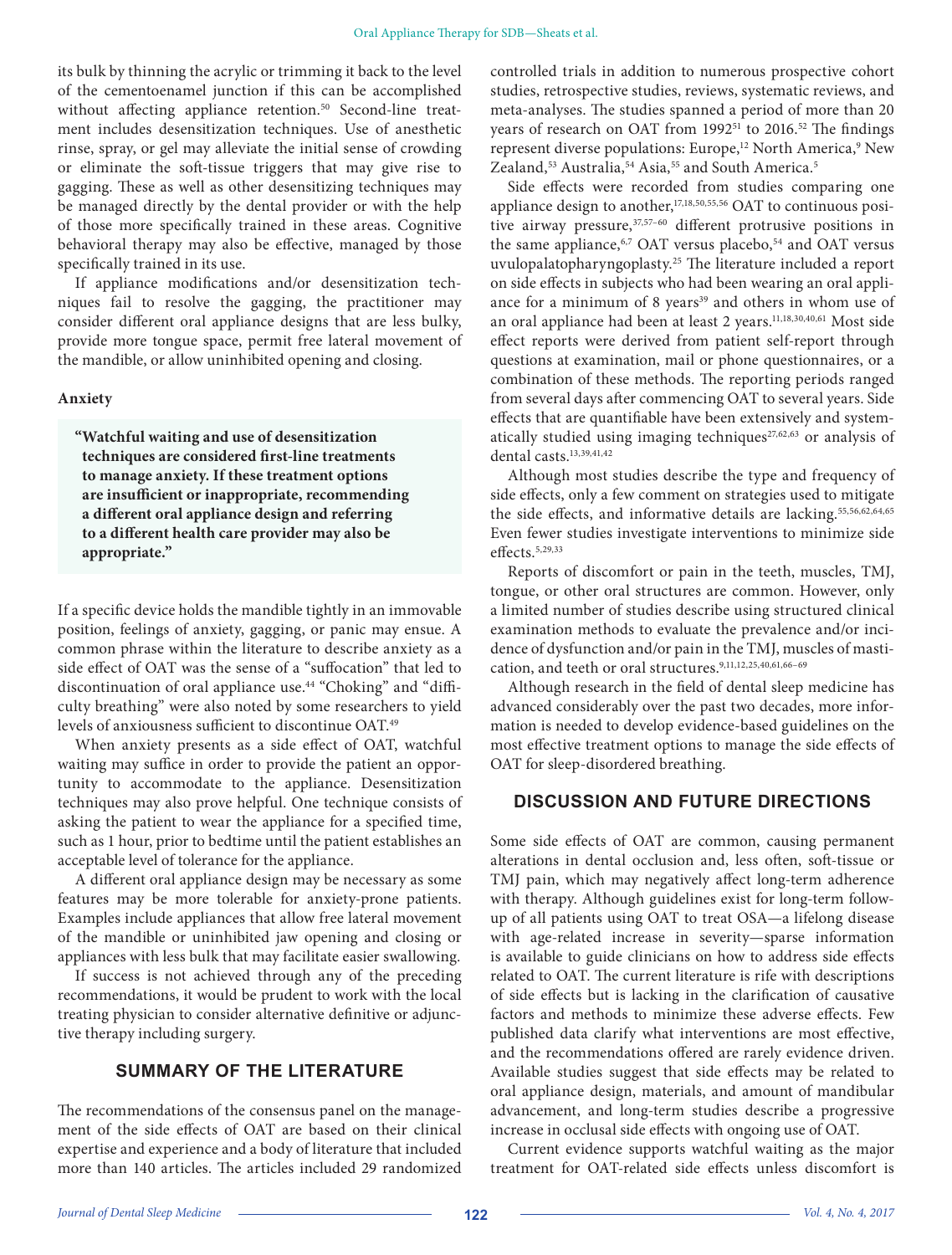present. Most interventions are palliative, involve modification of the oral appliance, or require no active therapy. Many of the side effects were thought to be best addressed prophylactically with use of a morning occlusal guide to help prevent occlusal alterations or to minimize transient muscle contraction. However, it must be noted that despite the widespread use of this technique, no evidence to date has demonstrated its effectiveness.

At this conference, consensus on recommended treatment options was reached among the panelists based on limited empirical evidence. Decisions were often informed by clinical experience and the results of an online survey of practitioners of dental sleep medicine. It is anticipated that these recommendations will highlight specific questions that need clarification and will encourage researchers to design studies to advance the field.

Standardization of both the definition of OAT success as well as clinical and outcome measures in OAT research would enable meaningful comparison across studies. Investigation is needed to clarify factors that lead to the onset and progression of side effects such as appliance design features, appliance materials, vertical and sagittal mandibular positioning, and duration of OAT. Anthropomorphic and imaging studies may help identify patients at greater risk for the occurrence of side effects.

Ultimately an understanding of how the management of OAT side effects influences OAT adherence will ensure that patients with sleep-disordered breathing are optimally treated. More evidence is needed to identify the most effective strategies for minimizing or preventing the occurrence of untoward side effects. Outcomes of research that focuses on these issues are expected to lead to revisions of these recommendations in the future.

These recommendations have been endorsed by the AADSM.

# **REFERENCES**

- 1. Ramar K, Dort LC, Katz SG, et al. Clinical practice guideline for the treatment of obstructive sleep apnea and snoring with oral appliance therapy: an update for 2015. *J Clin Sleep Med.* 2015;11(7):773–827.
- 2. Katz S, Pancer J, Dort L. Treatment Complications: Notes from the Fall 2009 Advanced Course in Oral Appliance Therapy. *Dialogue.* 2010;(2):20–22.
- 3. Fitch K, Bernstein SJ, Aguilar MS, et al. *The RAND/UCLA Appropriateness Method User's Manual*. Santa Monica, CA: RAND Corporation; 2001.
- 4. Almeida FR, Lowe AA, Otsuka R, Fastlicht S, Farbood M, Tsuiki S. Long-term sequellae of oral appliance therapy in obstructive sleep apnea patients: Part 2. Study-model analysis. *Am J Orthod Dentofacial Orthop.* 2006;129(2):205–213.
- 5. Cunali PA, Almeida FR, Santos CD, et al. Mandibular exercises improve mandibular advancement device therapy for obstructive sleep apnea. *Sleep Breath.* 2011;15(4):717–727.
- 6. Aarab G, Lobbezoo F, Hamburger HL, Naeije M. Effects of an oral appliance with different mandibular protrusion positions at a constant vertical dimension on obstructive sleep apnea. *Clin Oral Investig.* 2010;14(3):339–345.
- 7. Tegelberg A, Walker-Engstrom ML, Vestling O, Wilhelmsson B. Two different degrees of mandibular advancement with a dental appliance in treatment of patients with mild to moderate obstructive sleep apnea. *Acta Odontol Scand.* 2003;61(6):356–362.
- 8. Chen H, Lowe AA. Updates in oral appliance therapy for snoring and obstructive sleep apnea. *Sleep Breath.* 2013;17(2):473–486.
- 9. Perez CV, de Leeuw R, Okeson JP, et al. The incidence and prevalence of temporomandibular disorders and posterior open bite in patients receiving mandibular advancement device therapy for obstructive sleep apnea. *Sleep Breath.* 2013;17(1):323–332.
- 10. Cohen-Levy J, Garcia R, Petelle B, Fleury B. Treatment of the obstructive sleep apnea syndrome in adults by mandibular advancement device: the state of the art. *Int Orthod.* 2009;7(3):287–304.
- 11. Fransson AM, Tegelberg A, Leissner L, Wenneberg B, Isacsson G. Effects of a mandibular protruding device on the sleep of patients with obstructive sleep apnea and snoring problems: a 2-year followup. *Sleep Breath.* 2003;7(3):131–141.
- 12. Doff MH, Veldhuis SK, Hoekema A, et al. Long-term oral appliance therapy in obstructive sleep apnea syndrome: a controlled study on temporomandibular side effects. *Clin Oral Investig.* 2012;16(3):689–697.
- 13. Chen H, Lowe AA, de Almeida FR, Fleetham JA, Wang B. Threedimensional computer-assisted study model analysis of long-term oral-appliance wear. Part 2. Side effects of oral appliances in obstructive sleep apnea patients. *Am J Orthod Dentofacial Orthop.* 2008;134(3):408–417.
- 14. Spencer J, Patel M, Mehta N, et al. Special consideration regarding the assessment and management of patients being treated with mandibular advancement oral appliance therapy for snoring and obstructive sleep apnea. *Cranio.* 2013;31(1):10–13.
- 15. Lowe AA, Sjoholm TT, Ryan CF, Fleetham JA, Ferguson KA, Remmers JE. Treatment, airway and compliance effects of a titratable oral appliance. *Sleep.* 2000;23 Suppl 4:S172–S178.
- 16. Ingman T, Arte S, Bachour A, Back L, Makitie A. Predicting compliance for mandible advancement splint therapy in 96 obstructive sleep apnea patients. *Eur J Orthod.* 2013;35(6):752–757.
- 17. Bloch KE, Iseli A, Zhang JN, et al. A randomized, controlled crossover trial of two oral appliances for sleep apnea treatment. *Am J Respir Crit Care Med.* 2000;162(1):246–251.
- 18. Vezina JP, Blumen MB, Buchet I, Hausser-Hauw C, Chabolle F. Does propulsion mechanism influence the long-term side effects of oral appliances in the treatment of sleep-disordered breathing? *Chest.* 2011;140(5):1184–1191.
- 19. Fritsch KM, Iseli A, Russi EW, Bloch KE. Side effects of mandibular advancement devices for sleep apnea treatment. *Am J Respir Crit Care Med.* 2001;164(5):813–818.
- 20. Lazard DS, Blumen M, Levy P, et al. The tongue-retaining device: efficacy and side effects in obstructive sleep apnea syndrome. *J Clin Sleep Med.* 2009;5(5):431–438.
- 21. McGown AD, Makker HK, Battagel JM, L'Estrange PR, Grant HR, Spiro SG. Long-term use of mandibular advancement splints for snoring and obstructive sleep apnoea: a questionnaire survey. *Eur Respir J.* 2001;17(3):462–466.
- 22. Pancer J, Al-Faifi S, Al-Faifi M, Hoffstein V. Evaluation of variable mandibular advancement appliance for treatment of snoring and sleep apnea. *Chest.* 1999;116(6):1511–1518.
- 23. Pantin CC, Hillman DR, Tennant M. Dental side effects of an oral device to treat snoring and obstructive sleep apnea. *Sleep.* 1999;22(2):237–240.
- 24. Cohen-Levy J, Petelle B, Pinguet J, Limerat E, Fleury B. Forces created by mandibular advancement devices in OSAS patients: a pilot study during sleep. *Sleep Breath.* 2013;17(2):781–789.
- 25. Tegelberg A, Wilhelmsson B, Walker-Engstrom ML, et al. Effects and adverse events of a dental appliance for treatment of obstructive sleep apnoea. *Swed Dent J.* 1999;23(4):117–126.
- 26. Rose EC, Schnegelsberg C, Staats R, Jonas IE. Occlusal side effects caused by a mandibular advancement appliance in patients with obstructive sleep apnea. *Angle Orthod.* 2001;71(6):452–460.
- 27. Rose EC, Staats R, Virchow C Jr, Jonas IE. Occlusal and skeletal effects of an oral appliance in the treatment of obstructive sleep apnea. *Chest.* 2002;122(3):871–877.
- 28. Ueda H, Almeida FR, Lowe AA, Ruse ND. Changes in occlusal contact area during oral appliance therapy assessed on study models. *Angle Orthod.* 2008;78(5):866–872.
- 29. Marklund M, Legrell PE. An orthodontic oral appliance. *Angle Orthod.* 2010;80(6):1116–1121.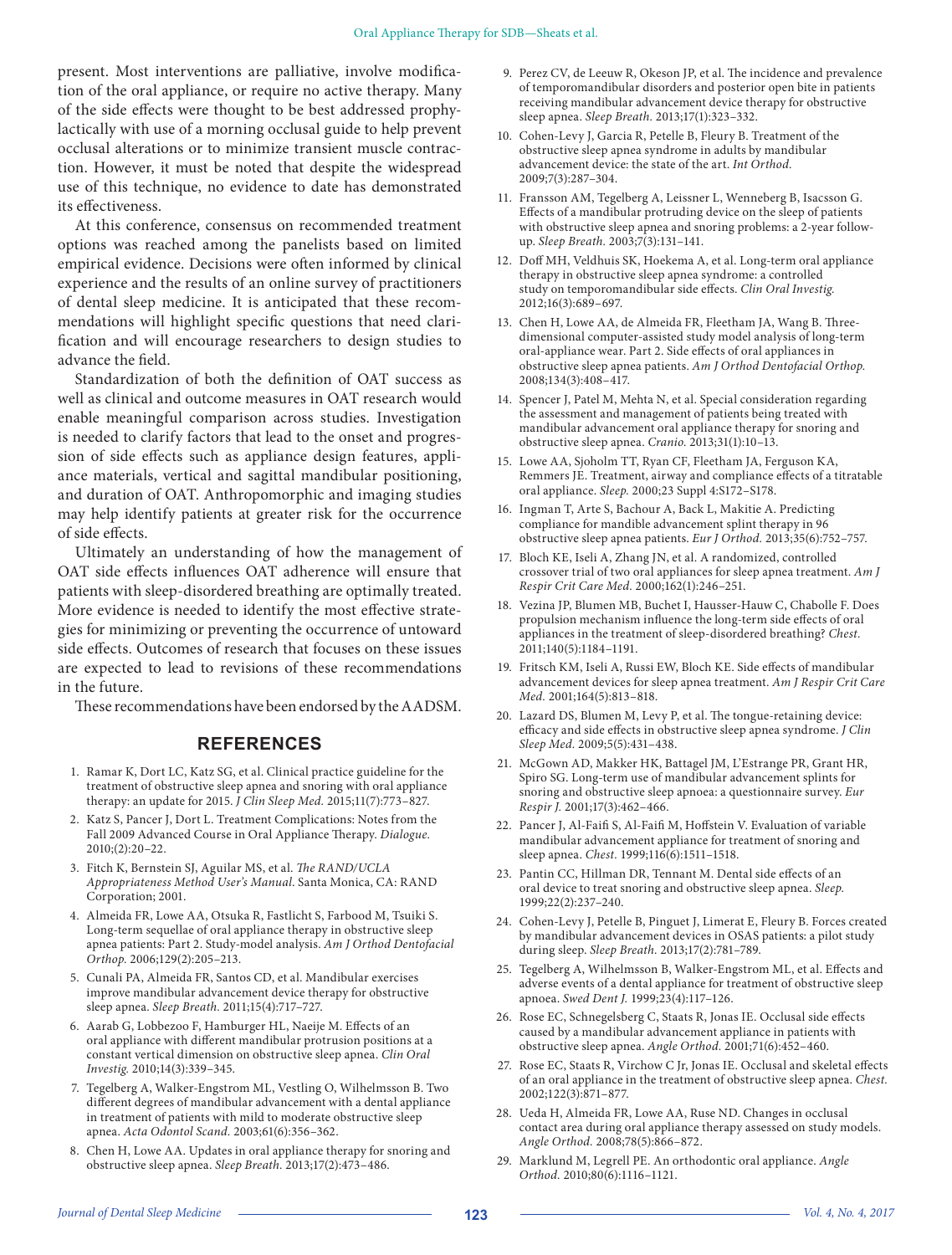- 30. Doff MH, Hoekema A, Wijkstra PJ, et al. Oral appliance versus continuous positive airway pressure in obstructive sleep apnea syndrome: a 2-year follow-up. *Sleep.* 2013;36(9):1289–1296.
- 31. Marklund M, Sahlin C, Stenlund H, Persson M, Franklin KA. Mandibular advancement device in patients with obstructive sleep apnea : long-term effects on apnea and sleep. *Chest.* 2001;120(1):162–169.
- 32. Battagel JM, Kotecha B. Dental side-effects of mandibular advancement splint wear in patients who snore. *Clin Otolaryngol.* 2005;30(2):149–156.
- 33. Ueda H, Almeida FR, Chen H, Lowe AA. Effect of 2 jaw exercises on occlusal function in patients with obstructive sleep apnea during oral appliance therapy: a randomized controlled trial. *Am J Orthod Dentofacial Orthop.* 2009;135(4):430.e1–430.e7; discussion 430–431.
- 34. Ghazal A, Jonas IE, Rose EC. Dental side effects of mandibular advancement appliances - a 2-year follow-up. *J Orofac Orthop.* 2008;69(6):437–447.
- 35. Robertson CJ. Dental and skeletal changes associated with long-term mandibular advancement. *Sleep.* 2001;24(5):531–537.
- 36. Hou HM, Sam K, Hägg U, et al. Long-term dentofacial changes in Chinese obstructive sleep apnea patients after treatment with a mandibular advancement device. *Angle Orthod.* 2006;76(3):432–440.
- 37. Doff MH, Hoekema A, Pruim GJ, Huddleston Slater JJ, Stegenga B. Long-term oral-appliance therapy in obstructive sleep apnea: a cephalometric study of craniofacial changes. *J Dent.* 2010;38(12):1010–1018.
- 38. Wang X, Gong X, Yu Z, Gao X, Zhao Y. Follow-up study of dental and skeletal changes in patients with obstructive sleep apnea and hypopnea syndrome with long-term treatment with the Silensor appliance. *Am J Orthod Dentofacial Orthop.* 2015;147(5):559–565.
- 39. Pliska BT, Nam H, Chen H, Lowe AA, Almeida FR. Obstructive sleep apnea and mandibular advancement splints: occlusal effects and progression of changes associated with a decade of treatment. *J Clin Sleep Med.* 2014;10(12):1285–1291.
- 40. Bondemark L, Lindman R. Craniomandibular status and function in patients with habitual snoring and obstructive sleep apnoea after nocturnal treatment with a mandibular advancement splint: a 2-year follow-up. *Eur J Orthod.* 2000;22(1):53–60.
- 41. Marklund M, Franklin KA, Persson M. Orthodontic side-effects of mandibular advancement devices during treatment of snoring and sleep apnoea. *Eur J Orthod.* 2001;23(2):135–144.
- 42. Doff MH, Finnema KJ, Hoekema A, Wijkstra PJ, de Bont LG, Stegenga B. Long-term oral appliance therapy in obstructive sleep apnea syndrome: a controlled study on dental side effects. *Clin Oral Investig.* 2013;17(2):475–482.
- 43. Almeida FR, Lowe AA, Sung JO, Tsuiki S, Otsuka R. Long-term sequellae of oral appliance therapy in obstructive sleep apnea patients: Part 1. Cephalometric analysis. *Am J Orthod Dentofacial Orthop.* 2006;129(2):195–204.
- 44. de Almeida FR, Lowe AA, Tsuiki S, et al. Long-term compliance and side effects of oral appliances used for the treatment of snoring and obstructive sleep apnea syndrome. *J Clin Sleep Med.* 2005;1(2):143–152.
- 45. AADSM Treatment Protocol: Oral Appliance Therapy for Sleep Disordered Breathing: An Update for 2013. American Academy of Dental Sleep Medicine website. http://www. aadsm.org/treatmentprotocol.aspx. Published June 2013. Accessed August 23, 2017.
- 46. Almeida FR, Henrich N, Marra C, et al. Patient preferences and experiences of CPAP and oral appliances for the treatment of obstructive sleep apnea: a qualitative analysis. *Sleep Breath.* 2013;17(2):659–666.
- 47. Martinez-Gomis J, Willaert E, Nogues L, Pascual M, Somoza M, Monasterio C. Five years of sleep apnea treatment with a mandibular advancement device. Side effects and technical complications. *Angle Orthod.* 2010;80(1):30–36.
- 48. Almeida FR, Lowe AA. Principles of oral appliance therapy for the management of snoring and sleep disordered breathing. *Oral Maxillofac Surg Clin North Am.* 2009;21(4):413–420.
- 49. Neill A, Whyman R, Bannan S, Jeffrey O, Campbell A. Mandibular advancement splint improves indices of obstructive sleep apnoea and snoring but side effects are common. *N Z Med J.* 2002;115(1156):289–292.
- 50. Rose E, Staats R, Virchow C, Jonas IE. A comparative study of two mandibular advancement appliances for the treatment of obstructive sleep apnoea. *Eur J Orthod.* 2002;24(2):191–198.
- 51. Nakazawa Y, Sakamoto T, Yasutake R, et al. Treatment of sleep apnea with prosthetic mandibular advancement (PMA). *Sleep.* 1992;15(6):499–504.
- 52. Serra-Torres S, Bellot-Arcis C, Montiel-Company JM, Marco-Algarra J, Almerich-Silla JM. Effectiveness of mandibular advancement appliances in treating obstructive sleep apnea syndrome: a systematic review. *Laryngoscope.* 2016;126(2):507–514.
- 53. Robertson C, Herbison P, Harkness M. Dental and occlusal changes during mandibular advancement splint therapy in sleep disordered patients. *Eur J Orthod* 2003;25(4):371–376.
- 54. Mehta A, Qian J, Petocz P, Darendeliler MA, Cistulli PA. A randomized, controlled study of a mandibular advancement splint for obstructive sleep apnea. *Am J Respir Crit Care Med.* 2001;163(6):1457–1461.
- 55. Zhou J, Liu YH. A randomised titrated crossover study comparing two oral appliances in the treatment for mild to moderate obstructive sleep apnoea/hypopnoea syndrome. *J Oral Rehabil.* 2012;39(12):914–922.
- 56. Lawton HM, Battagel JM, Kotecha B. A comparison of the Twin Block and Herbst mandibular advancement splints in the treatment of patients with obstructive sleep apnoea: a prospective study. *Eur J Orthod.* 2005;27(1):82–90.
- 57. Ferguson KA, Ono T, Lowe AA, al-Majed S, Love LL, Fleetham JA. A short-term controlled trial of an adjustable oral appliance for the treatment of mild to moderate obstructive sleep apnoea. *Thorax.* 1997;52(4):362–368.
- 58. Bennett LS, Davies RJ, Stradling JR. Oral appliances for the management of snoring and obstructive sleep apnoea. *Thorax.* 1998;53 Suppl 2:S58–S64.
- 59. Engleman HM, McDonald JP, Graham D, et al. Randomized crossover trial of two treatments for sleep apnea/hypopnea syndrome: continuous positive airway pressure and mandibular repositioning splint. *Am J Respir Crit Care Med.* 2002;166(6):855–859.
- 60. Aarab G, Lobbezoo F, Heymans MW, Hamburger HL, Naeije M. Long-term follow-up of a randomized controlled trial of oral appliance therapy in obstructive sleep apnea. *Respiration.* 2011;82(2):162–168.
- 61. Giannasi LC, Almeida FR, Magini M, et al. Systematic assessment of the impact of oral appliance therapy on the temporomandibular joint during treatment of obstructive sleep apnea: long-term evaluation. *Sleep Breath.* 2009;13(4):375–381.
- 62. de Almeida FR, Bittencourt LR, de Almeida CI, Tsuiki S, Lowe AA, Tufik S. Effects of mandibular posture on obstructive sleep apnea severity and the temporomandibular joint in patients fitted with an oral appliance. *Sleep.* 2002;25(5):507–513.
- 63. Ringqvist M, Walker-Engstrom ML, Tegelberg A, Ringqvist I. Dental and skeletal changes after 4 years of obstructive sleep apnea treatment with a mandibular advancement device: a prospective, randomized study. *Am J Orthod Dentofacial Orthop.* 2003;124(1):53–60.
- 64. Lam B, Sam K, Lam JC, Lai AY, Lam CL, Ip MS. The efficacy of oral appliances in the treatment of severe obstructive sleep apnea. *Sleep Breath.* 2011;15(2):195–201.
- 65. Walker-Engstrom ML, Ringqvist I, Vestling O, Wilhelmsson B, Tegelberg A. A prospective randomized study comparing two different degrees of mandibular advancement with a dental appliance in treatment of severe obstructive sleep apnea. *Sleep Breath.* 2003;7(3):119–130.
- 66. Fransson AM, Isacsson G, Leissner LC, Näsman AB, Alton MK. Treatment of snoring and obstructive sleep apnea with a mandibular protruding device: an open-label study. *Sleep Breath.* 2001;5(1):23–33.
- 67. Fransson AM, Tegelberg A, Johansson A, Wenneberg B. Influence on the masticatory system in treatment of obstructive sleep apnea and snoring with a mandibular protruding device: a 2-year follow-up. *Am J Orthod Dentofacial Orthop.* 2004;126(6):687–693.